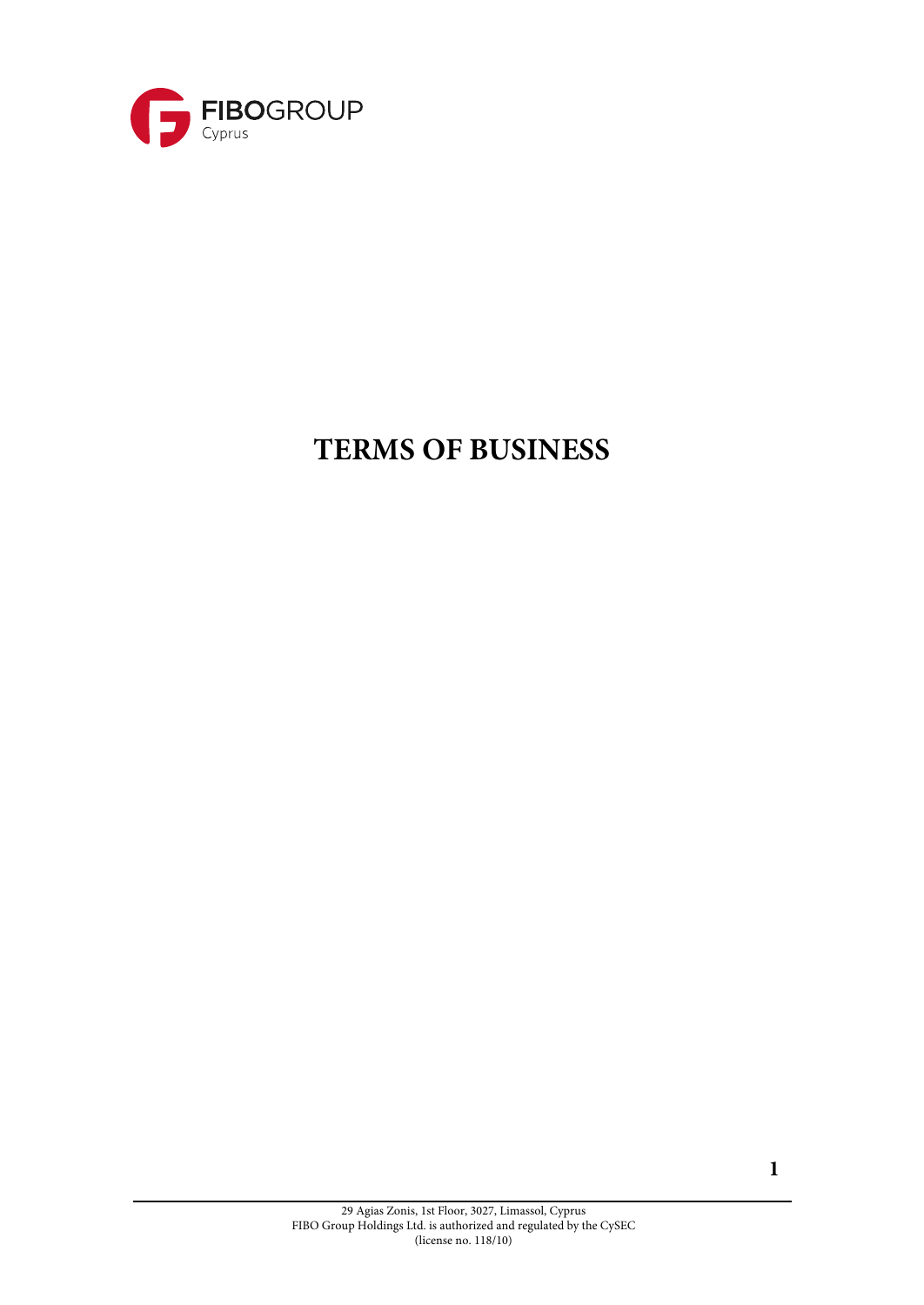# **TERMS OF BUSINESS**

General notice: it is noted that the client acknowledges that he/she has familiarized itself with and accepted to the terms of business, and the client undertakes to fulfill all the terms and conditions provided for in the terms of business. The said terms of business constitute an integral part of the customer's adhesion contract by reference and subject to time to time update which to be published on the website of Fibo Group Holdings Ltd. Hence, by accepting these terms of business the client is also consenting to the provisions of the following documents:

- Conflict of Interest Policy
- Order Execution Policy
- MIFID Categorization Information
- Investor Compensation Fund
- General Risk Disclosure
- Complex instruments risk disclosure
- Contract specifications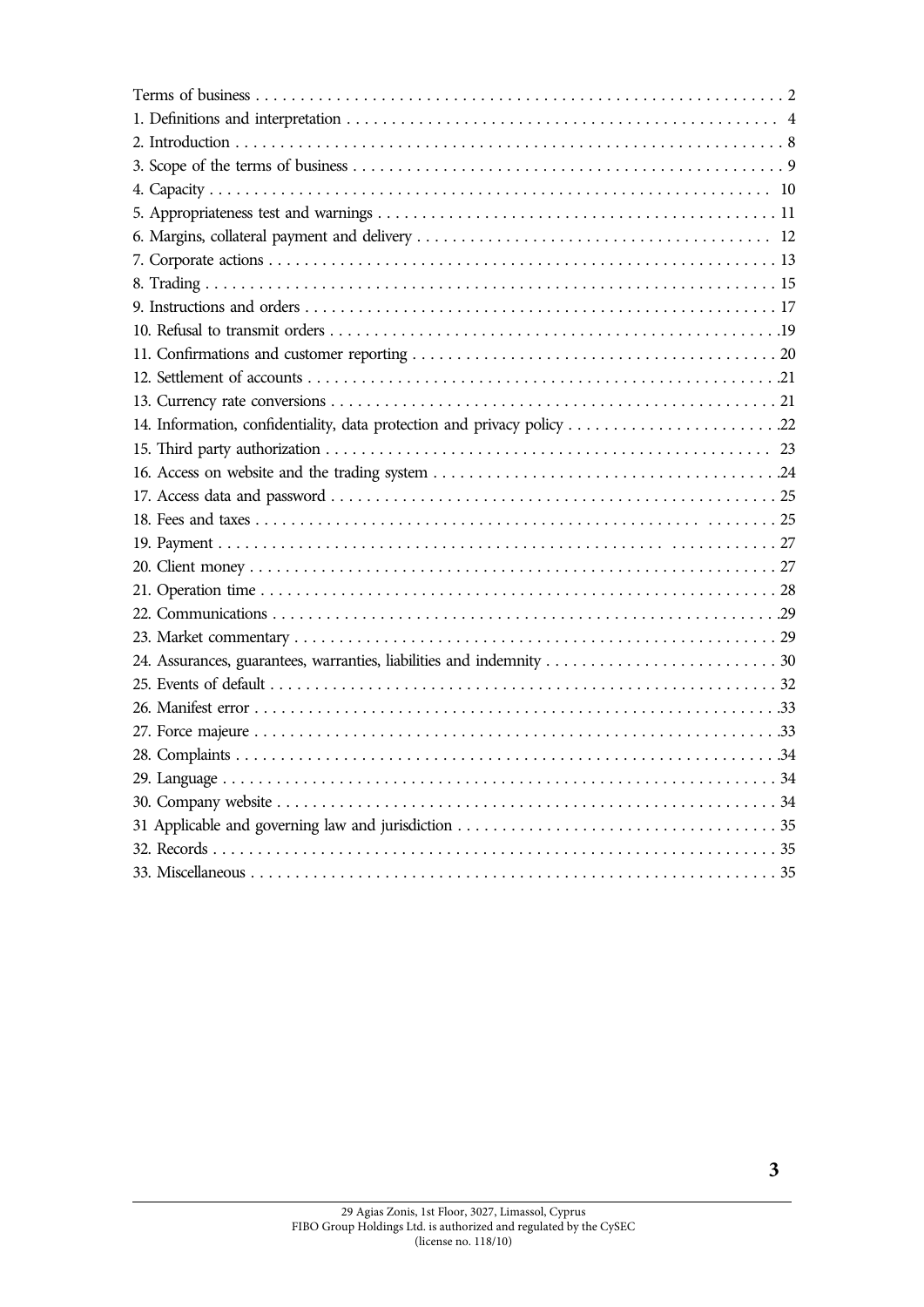#### **1. DEFINITIONS AND INTERPRETATION**

1. In this Terms of Business the following words shall have the corresponding meanings:

**Access Data:** Your login and password or any other code given to you by us in order to have access on our Trading System.

**Account:** Any trading account, which we may open for you on our records.

Affiliate: Any entity, which directly or indirectly controls or is controlled by a Party; and "control" means the power to direct or the presence of ground to manage the affairs of the appropriate Party or entity.

## **Applicable Regulations:**

- a) CySEC Rules or any other rules of a relevant regulatory authority;
- b)The Rules of the relevant Market; and
- c) All other applicable laws, rules and regulations as in force from time to time in any jurisdiction.

**Application Form:** The application form completed by you (in paper or on-line according to our practice each time) to apply for our Services (via which we will obtain amongst other things necessary information for your identification and due diligence and your categorization in accordance with the CySEC Rules).

**Balance:**The total sum on your Account after the last transaction made within any period of time.

**Base currency:**The first currency in the Currency Pair.

**Business Day:** Any day, other than a Saturday or a Sunday, or the 25th of December, or the 1<sup>st</sup> of January.

**CFDs:** A spot and/or forward Contract for Difference on the following Underlying: Currencies; Equity Indices; Metals; Futures; Options; Commodities and Stocks.

**ClientMoney Rules:**The rules relating to client money as set out by CySEC and applicable laws.

**Contract Specifications:** Each lot size or each type of Underlying in a Financial Instrument offered by us as well as all necessary trading information concerning spreads, any swaps, margin requirements etc., as determined from time to time in our Website.

**Corporate Action:** Any step taken by an issuer of equity securities with reference to holders of its equity securities and includes without limitation: split, reverse split, subdivision reclassification of shares, a share buy-back or cancellation, or a free distribution of shares to existing shareholders by way of a bonus, capitalization or similar issue, capital reorganization; capitalization; change in listing; consolidation; conversion; delisting; de-merger; alteration in ranking; redemption; rights issue; scheme of arrangement; takeover; or any equivalent or analogous step under the law of any relevant jurisdiction.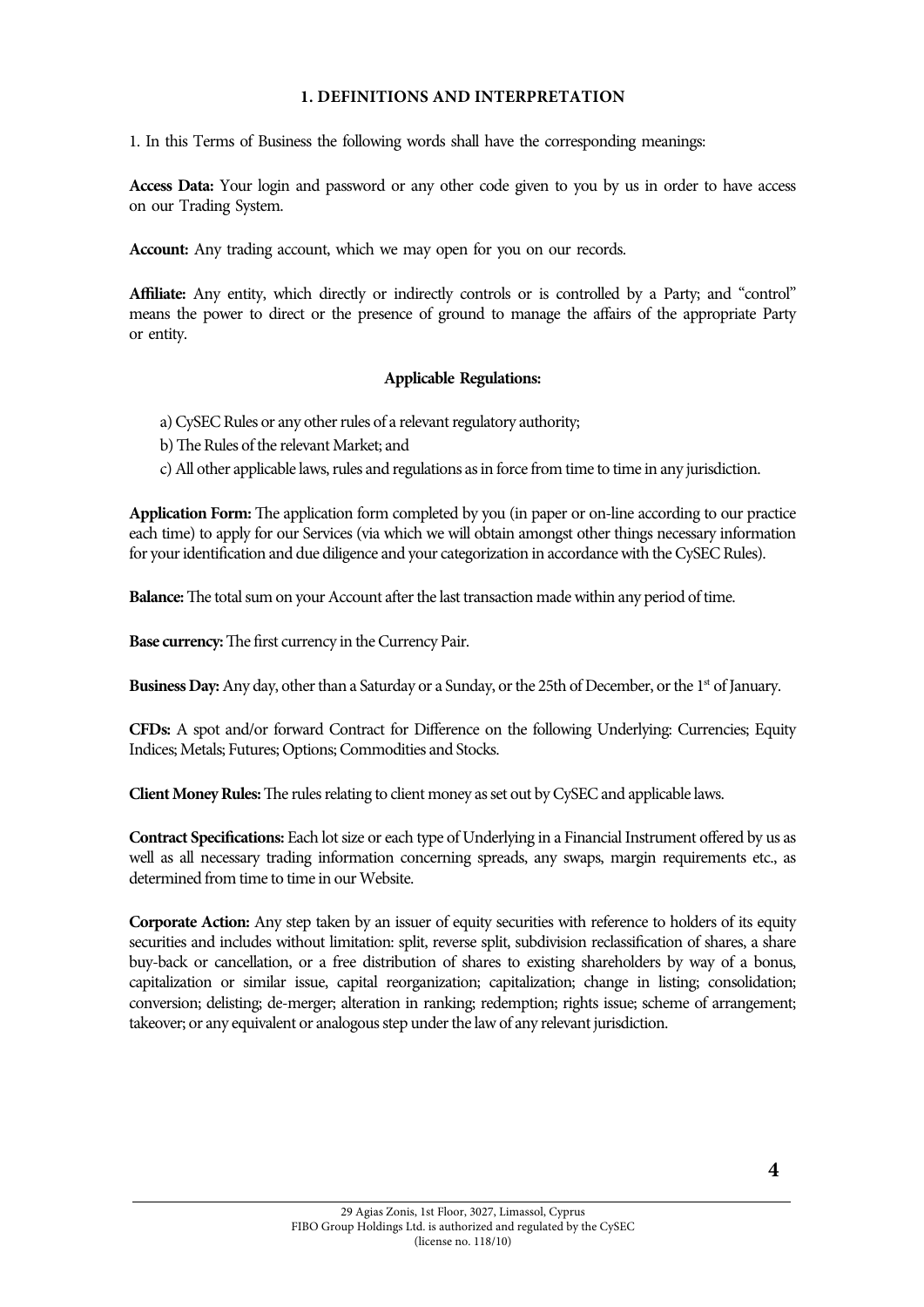**Currency of the Account:** The currency that you choose when opening an Account with us or converted into at your choice with our approval after the opening the Account.

**Currency Pair:** Consists of two currencies (the Quote Currency and the Base Currency) and shows how much of the quote currency is needed to purchase one unit of the Base Currency.

**CySEC:** The Cyprus Securities and Exchange Commission, which is our Supervisory Authority.

**CySEC Rules:** The Laws, Directives, Circulars, Regulations, Guidance notes of the Cyprus Securities and Exchange Commission in Cyprus.

**«EMIR»** means Regulation (EU) No. 648/2012 of the European Parliament and of the Counsel on OTC derivatives, central counterparties and trade repositories dated 4 July 2012.

**Ex-Dividend Date:** In relation to security, the first date on which the price quoted on the relevant Market is indicated to be an ex-dividend price.

**Expert Advisor:** A mechanical trading system designed to automate trading activities on an electronic trading platform. It can be programmed to alert you of a trading opportunity and can also trade your account automatically managing all aspects of trading operations from sending orders directly to our Trading System to automatically adjusting stop loss, trailing stops and take profit levels.

## **Financial Instrument(s):** CFDs and NDFs.

**«FATCA»** means (a) sections 1471 to 1474 of the U.S. Internal Revenue Code of 1986 or any associated regulations or other official guidance; (b) any treaty, law, regulation or other official guidance enacted in any other jurisdiction, or relating to an intergovernmental agreement between the US and any other jurisdiction, which (in either case) facilitates the implementation of paragraph (a); or (c) any agreement pursuant to the implementation of paragraphs (a) or (b) above with any Governmental Authority.

**Leverage:** A ratio in respect of Transaction Size and Initial Margin. 1:100 ratio means that in order to open a position the Initial Margin is one hundred times less than the Transaction Size.

**Locked Position:** A position consisting of equal long and short positions on the same instrument.

**Lot:** A unit measuring the transaction amount specified for each Financial Instrument traded in the Trading System and found on the Contract Specifications.

**Margin:** The necessary guarantee funds to maintain Open Positions, as determined in the Contract Specifications for each Underlying in a Financial Instrument.

**Market:** Any regulated market or multilateral trading facility (as such terms are defined in the CySEC Rules).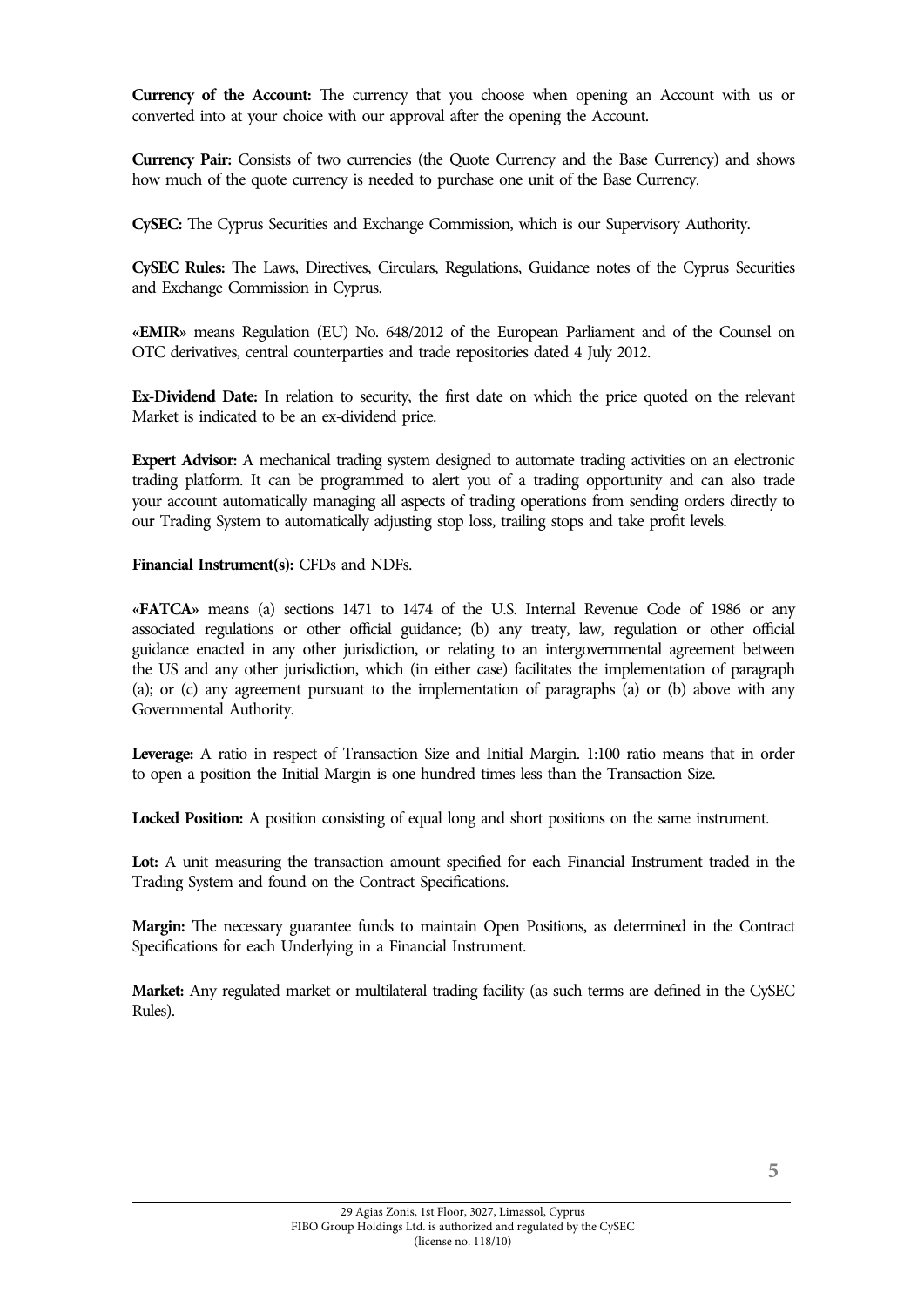**NDFs:** Non-Deliverable Forwards and has the same meaning as CFDs.

**Open Position:** A Deal of purchase/sale not covered by the opposite sale/purchase of the contract.

**Order:** An instruction by you to us to receive and transmit a buy or a sell or otherwise deal with one or more of your Financial Instrument as specified in Order Execution Policy.

**Parties:** The parties to these Terms of Business – you and us.

**Quote:** The information of the currency price for a specific Underlying of a Financial Instrument, in the form of the Bid and Ask prices.

**Quote Currency:** The second currency in the Currency Pair.

**Rules:** Laws, articles, regulations, directives, procedures and customs as in force from time to time.

**Secured Obligations:** The net obligation owed by you to us after the application of set-off.

**U.S Reportable Person (Client):** a person, which matches at least of the following parameters:

1) U.S. citizenship or lawful permanent resident (green card) status;

2) A U.S. birthplace (or certificate of incorporation for legal entity / partnership with United States address)

3) A U.S. residence address or a U.S. correspondence address (including a U.S. P.O. box);

4) Standing instructions to transfer funds to an account maintained in the United States, or directions regularly received from a U.S. address;

5) An "in care of" address or a "hold mail" address that is the sole address with respect to the client; 6) A power of attorney or signatory authority granted to a person with a U.S. address.

**Services:** The services provided by us under this Terms of Business as specified in clause 1 of the Adhesion Contract.

**Spread:** The difference between the Ask and the Bid prices of an Underlying in a Financial Instrument at that same moment.

**Stop out:** If at any point of time Equity (current balance including open positions) is equal or less than 20 % of the margin occupied by open positions, a dealer has the right to close one or all open positions at his discretion to meet margin requirements.

**Terms of Business:** Present Terms of Business between you and us, which includes the following documents to be found on our Website:

- a) Conflict of interest policy,
- b) Order Execution Policy,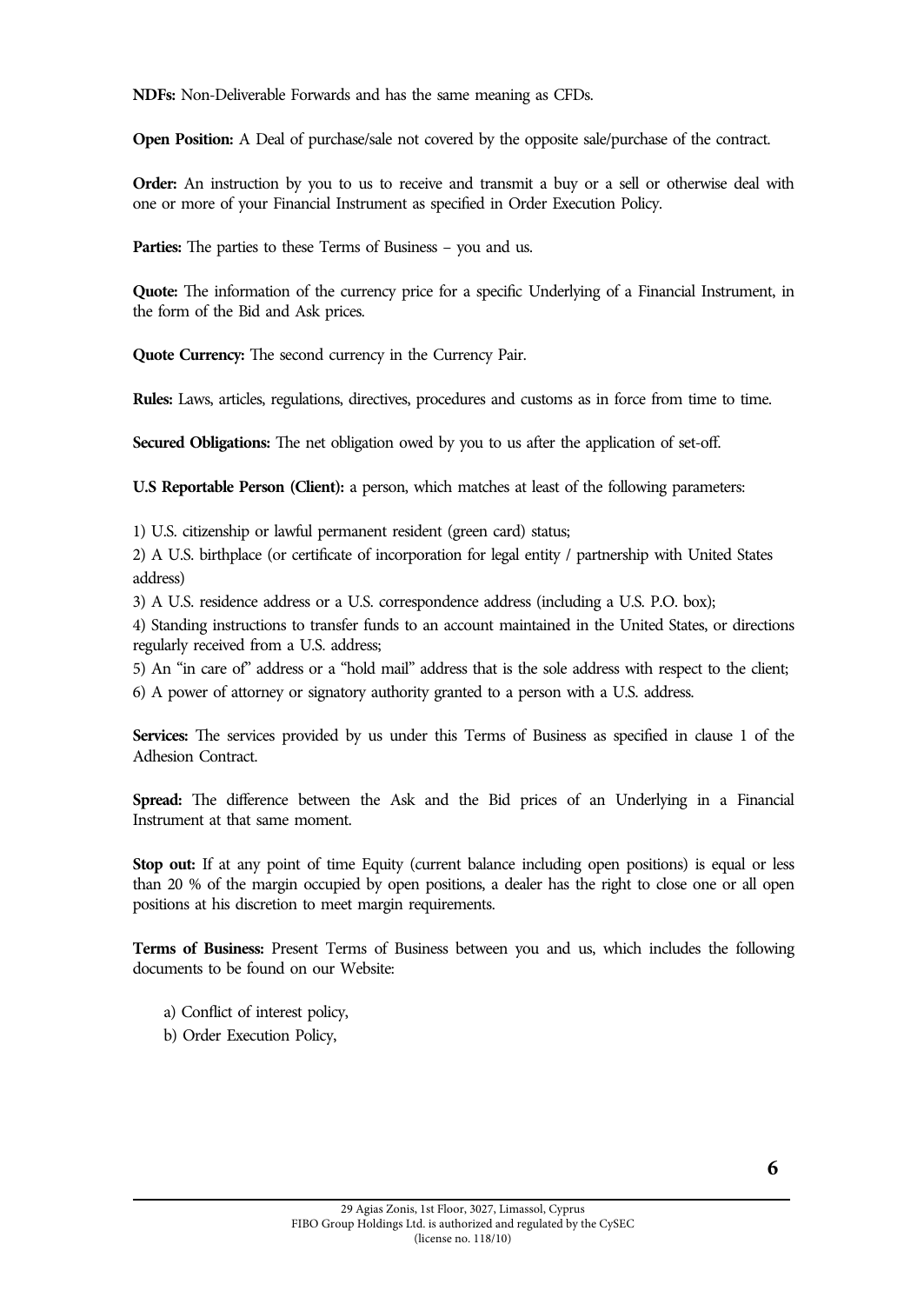- c) MIFID Categorization Information,
- d) Investor Compensation Fund,
- e) General Risk disclosure,
- f) Complex instruments risk disclosure,
- g) Contracts specification,
- h) Relevant fees and costs.

**Trade Confirmation:** A message from us to you confirming execution of your Order.

**Trading System:** Any Software used by us which includes the aggregate of our computer devices, software, databases, telecommunication hardware, a trading platform, which may make it possible for you to obtain information of financial markets in real time, make technical analysis on the markets, enter into Transactions, place/modify/delete Orders, receive notices from us and keep record of Transactions.

**Trailing Stop:** A stop-loss order set at a percentage level below the market price for a long/short position. The trailing stop price is adjusted as the price fluctuates. A sell/buy trailing stop order sets the stop price at a fixed amount below the market price with an attached «trailing» amount. As the market price rises/falls, the stop price rises by the trail amount, but if the price falls/rises, the stop loss price doesn't change, and a market order is submitted when the stop price is hit.

**Transaction:** Any dealing in an Investment.

**Underlying:** Currencies; Equity Indices; Metals; Futures; Options; Commodities and Stocks.

**We (our, us):** FIBO GROUP HOLDINGS LTD.

**Website:** www.fibogroup.eu or such other website as we may from time to time notify to you.

You: The Client(s) who is (are) the holder(s) of the Account.

Your Information: Any information that we receive from you or otherwise obtain which relates to you, your Account or our provision or your use of the Services.

2. Words importing the singular shall import the plural and vice versa.

3. Words importing the masculine shall import the feminine and vice versa.

4. Clause headings in this Terms of Business are for ease of reference only.

5. Any reference to any act or regulation shall be that act or regulation as modified, supplemented or re-enacted from time to time.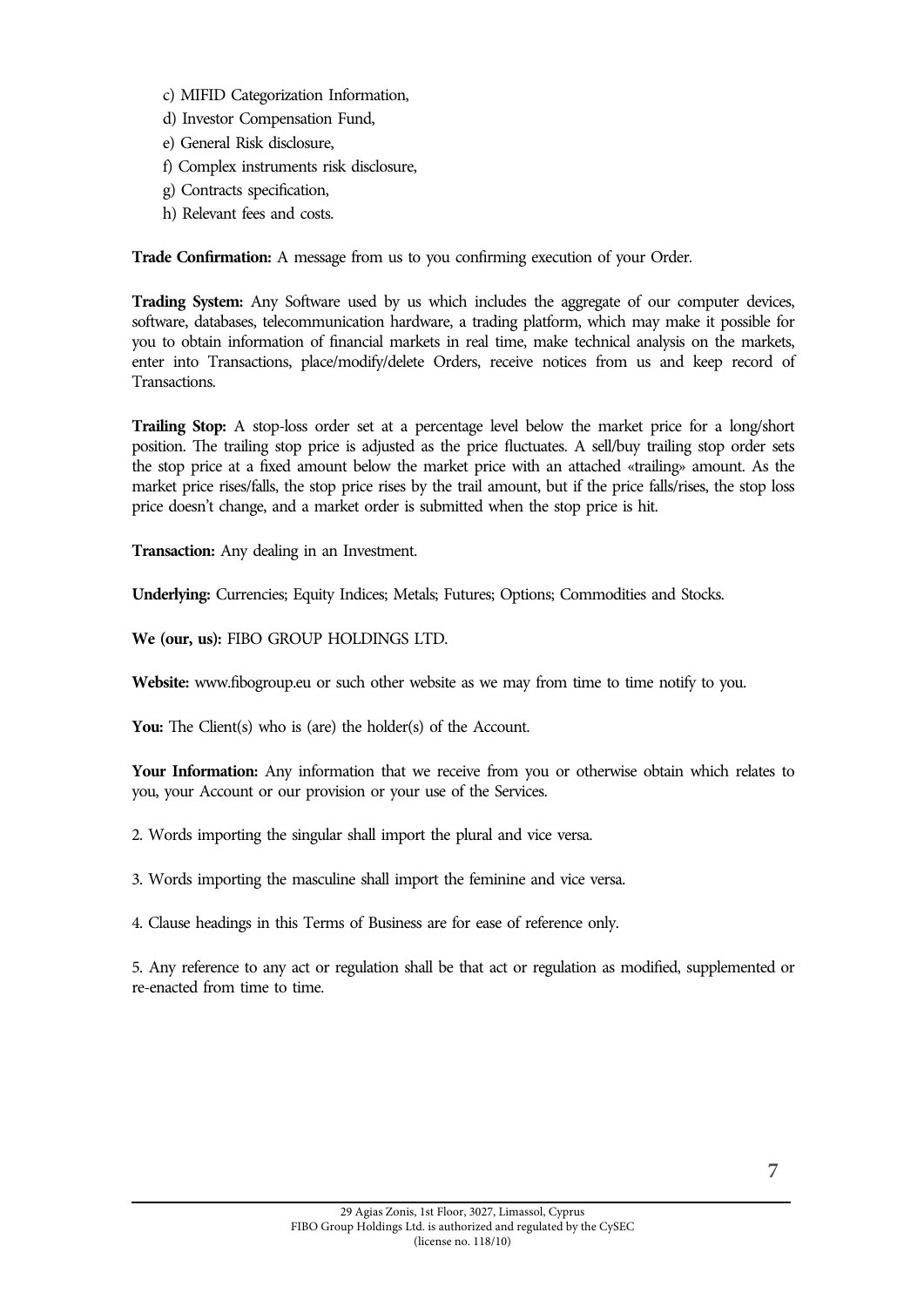6. Unless indicated to the contrary, the terms included in the Terms of Business shall have a specific meaning and may be used in the singular or plural as appropriate.

# **2. INTRODUCTION**

1. FIBO Group Holdings Ltd. (hereinafter referred to as the "Company") is a Cyprus Investment Firm that operates as a global broker providing investment and ancillary services to unlimited number of natural or legal persons (hereinafter referred to as the "Customer" or "Client") within or outside of Cyprus. All services provided by the Company are available for the Customer through trading and other related systems (hereinafter referred to as the "Trading Platform").

2. The Company is incorporated in the Republic of Cyprus through the Cyprus Department of Registrar of Companies and Official Receiver. The Company is duly authorised and regulated by the Cyprus Securities and Exchange Commission and operates under the Markets in Financial Instruments Directive (EU Directive 2004/39/EC) under authorization number 118/10.

3. We inform the Client that the Company is a member of the Investor Compensation Fund for Customers of Cypriot Investment Firms (hereinafter referred to as the "Fund") in order to secure financial instruments (Securities) and monetary funds, transferred by the Client to the Company according to the present Regulations. Fund secures the Client's claims, which may arise from failure of the Company to fulfill its obligations to the Client. In cases specified in the Law, if the Company is unable to fulfill its obligations under these Regulations, the Client has a right to receive compensation at the expense of the above-mentioned Fund. Brief information about Fund's objects, conditions and procedure of compensation payment by the Fund to the Clients is contained on the Company's website.

4. The Customer understands and agrees that:

a) CFDs and NDFs carry a high degree of risk. The gearing or leverage often obtainable in CFDs and NDFs trading means that a small deposit or down payment can lead to large losses as well as gains. It also means that a relatively small movement can lead to a proportionately larger movement in the value of the Company's investment and this can work against the Company as well as for the Company. CFDs and NDFs Transactions have a contingent liability, and the Customer should be aware of the implications of this in particular the margining requirements as set out below.

b) The Customer is trading on the outcome of the price of an Underlying (e.g. Currencies, Equity Indices, Metals, Futures, Options, Commodities and Stocks) and that trading does not occur on a Market.

c) It is the Customer responsibility to decide whether or not the Customer wishes to deal on a price that the Company quotes to him/her.

d) It is possible that errors may occur in the prices quoted by the Company. In such circumstances without prejudice to any rights the Customer or the Company may have under statute or common law neither party will be bound by any CFD which purports to have been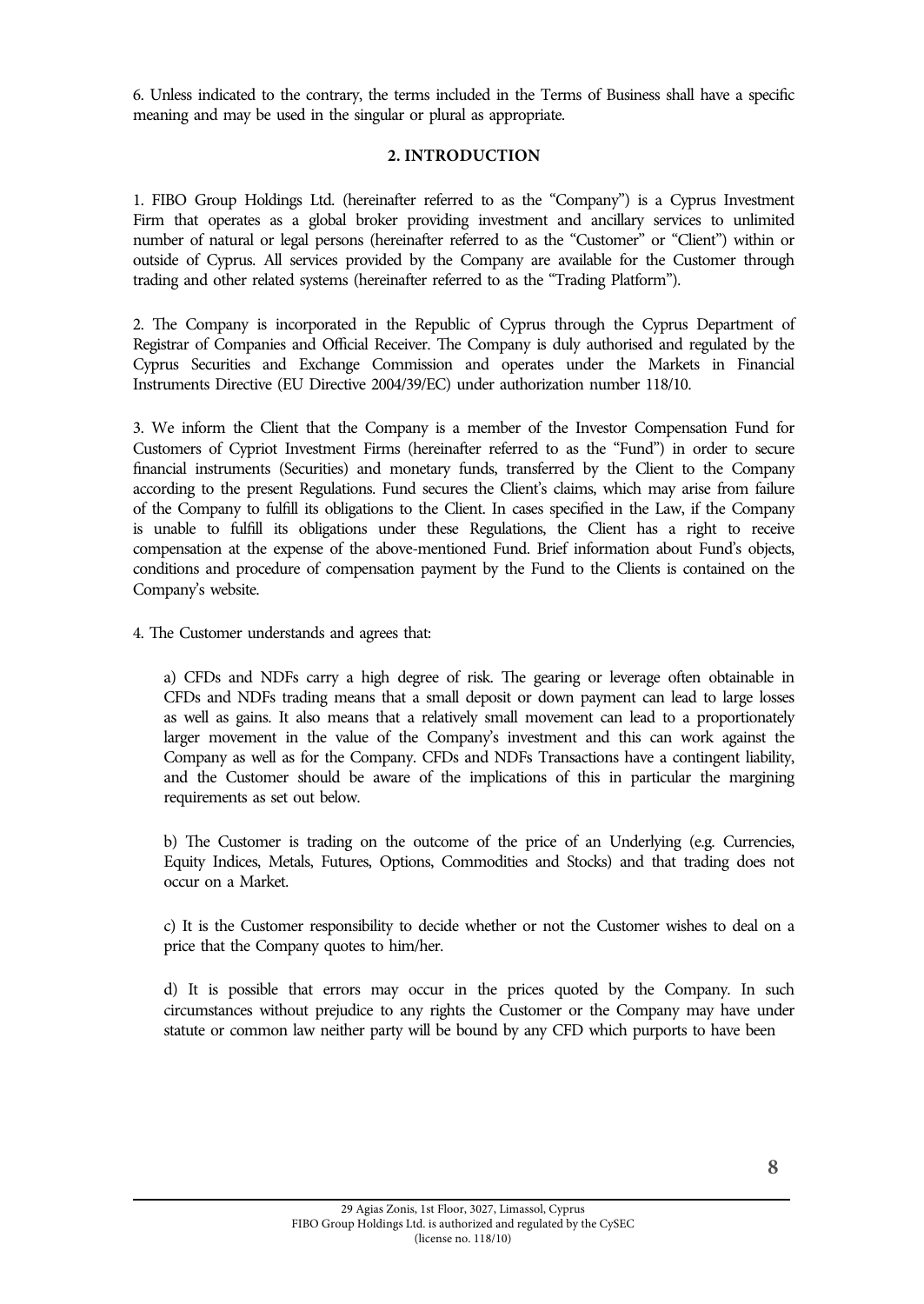made (whether or not confirmed by the Company) at a price which was or ought reasonably to have been known by the other party to be materially incorrect at the time the CFD was executed.

e) Herein shall give immediate notice to the other party, if errors set out in clause 2.4 (d) above, occur. If the Customer gives the Company notice hereunder, the Company shall reasonably determine, whether the price quoted was materially incorrect.

f) The Customer will not be entitled to delivery of, or be required to deliver, the Underlying financial instrument nor ownership thereof or any other interest therein.

5. By accepting present Terms of Business, the Customer accepts all the terms and conditions set out herein, including all information and disclosures which form an integral part of the this Terms of Business.

6. For identity verification purposes, we shall reserve the right to send you a special request in order to obtain your identity verification documents. Your identity verification documents comprise passport, ID or any other photographic identification document as well as any document serving as a proof of your residential address. You shall send us your identity verification documents within twenty (20) days of sending special request by us. You may send your identity verification documents by email or fax. Notwithstanding the foregoing, we shall reserve the right to freeze your Account, if you fail to send us your identity verification documents within the aforementioned period, until we receive requested identity verification documents from you.

7. The Customer acknowledges that the Company's official language is the English language.

8. The Customer acknowledges that he/she read, understood and accepted present Terms of Business, as amended from time to time in addition to any information contained within the Company's website at: **http://www.fibogroup.eu/documents/#forclients**

#### **3. SCOPE OF THE TERMS OF BUSINESS**

1. These Terms of Business govern all the actions related to the execution of the Customer's instructions and orders as well as terms of interaction between the Company and the Customer for a period of validity of the Adhesion Contract.

2. The Order Execution Policy forms an integral part of the present Terms of Business and is available on the Company's website.

3. The Conflict of Interest Policy forms an integral part of the present Terms of Business and is available on the Company's website.

4. The Information of the Investors' Compensation Fund in Cyprus forms an integral part of the present Terms of Business and is available on the Company's website.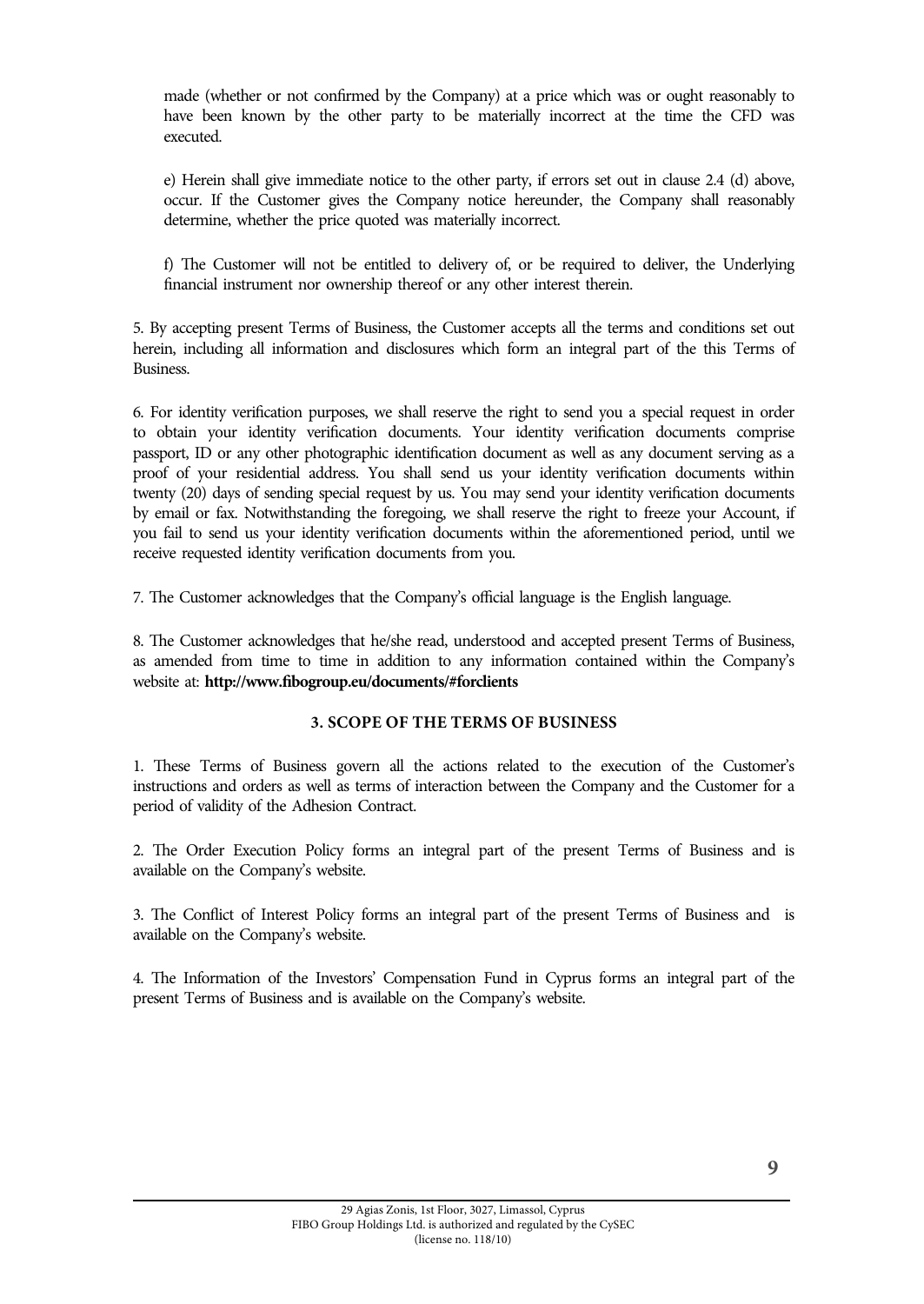5. The General Risk Disclosure and Complex Instruments Risk Disclosure form an integral part of the present Terms of Business and are available on the Company's website.

6. The MIFID Categorization Information (including Levels of the Client Protection Information) forms an integral part of the present Terms of Business and is available on the Company's website.

7. The Terms of Business are not subject to negotiations (non-negotiable). If the Terms of Business were to be amended, reasonable notice will be given by the Company to the Customers through the Company's website.

8. These Terms of Business are not required to be signed by either the Company or the Customer in order for both the Company and the Customer to be legally bound by it. This provision is set forth in the Distance Marketing of Consumer Financial services Law No. 244 (i)/2004.

## **4. CAPACITY**

1. At our discretion we shall decide whether to effect any Transactions with you as principal or as an agent.

2. You act as principal and not as agent, or representative or trustee or custodian on behalf of someone else, unless you have produced, to our satisfaction, a document and/or powers of attorney enabling you to act as an agent and/or representative and/or trustee and/or custodian of any third person and relevant identification documents of such third party.

## **Client categorization:**

3. Pursuant to the Law of Cyprus (Investment Services and Activities and Regulated Markets Law of 2007 - Law 144(I)/2007) on markets in financial instruments ("MiFID"), categorization of the Client applied by the Company includes three categories of Clients: Eligible Counterparties (ECP), Professional Clients and Retail Clients.

4. In the context of the Company's categorization, each category of Client has its individual level of regulative protection. In particular, Retail Clients have the highest level of regulative protection, whereas Professional Clients and Eligible Counterparties (ECP) are considered as more experienced Clients who are informed, skilled, and able to estimate their risk, and are therefore provided with a lower level of regulative protection. Please refer to the Company's website for additional information.

5. Unless otherwise confirmed to you in writing, the Company shall treat you as a RETAIL CLI-ENT (as opposed to the Eligible Counterparty (ECP) or Professional Clients) and, if you are in the EU and neither an individual nor a EU financial counterparty, as a NON-FINANCIAL COUNTER-PARTY under the clearing threshold (NFC) for the purposes of the EMIR.

6. The Company offers its Clients the possibility to request reclassification on-line, thus being able to increase or decrease the provided level of regulative protection. If the Client requests re- classification (either on an overall level or on a product level) then s/he shall ensure compliance with certain quantitative and qualitative criteria.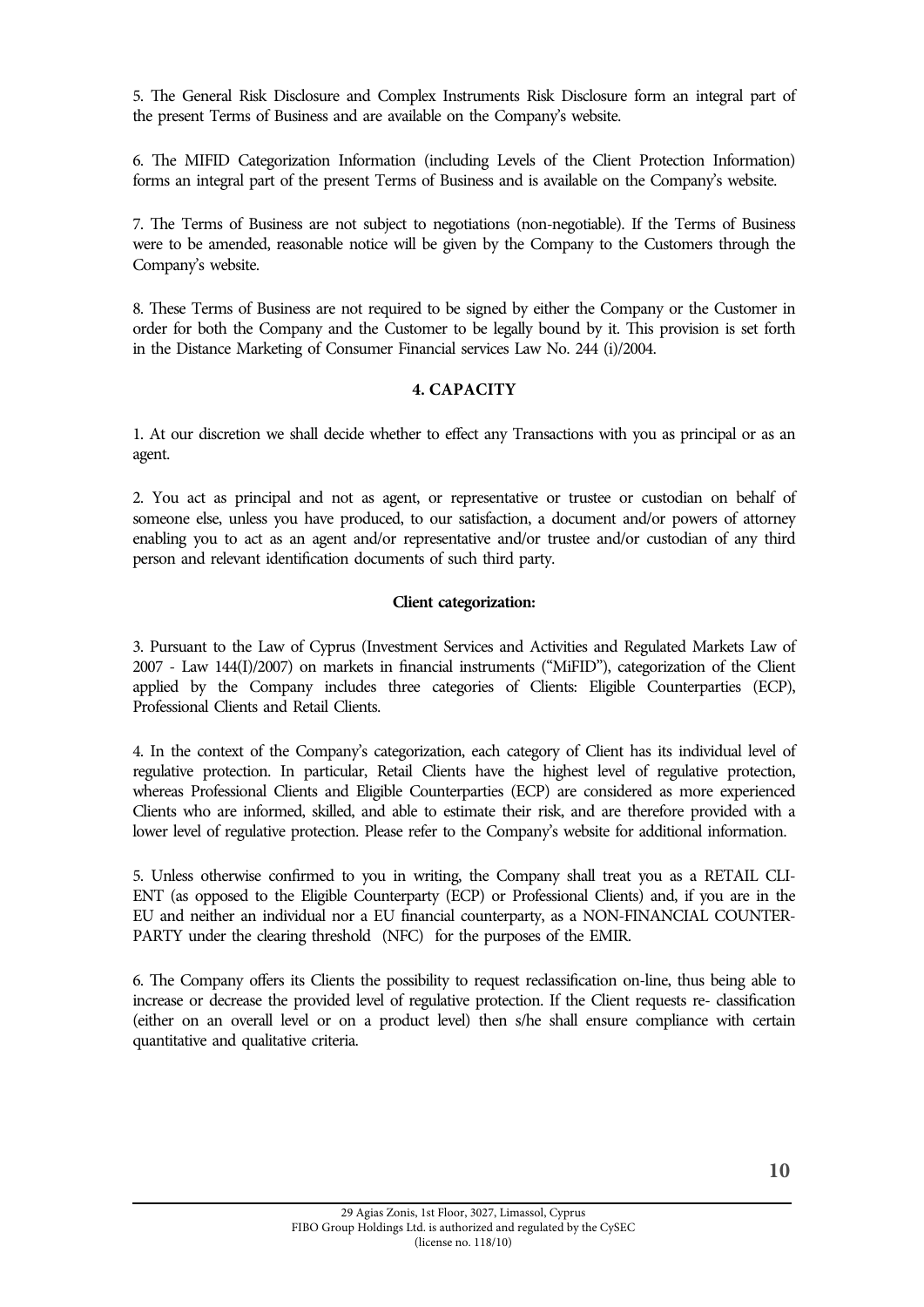7. On the basis of the Client's request, the Company shall perform an adequate assessment of expertise, experience, and knowledge of the Client to the required degree, so as to ensure reasonable confidence in the fact that, subject to the nature of the respective transactions or services, the Client is able to independently make investment decisions and understands the risks connected therewith. At the same time, upon failure of the Client to comply with the aforementioned criteria, the Company reserves the right to choose whether to provide services under the category requested by the Client.

## **5. APPROPRIATNESS TEST AND WARNINGS**

1. We will not advise you about the merits of a particular Transaction or give you any form of investment advice. You alone will make trading and other decisions based on your own judgment. We will not be under any duty to provide you with any legal, tax or other advice relating to your Transaction. You may wish to seek independent professional advice before entering into a Transaction. In asking us to enter into any Transaction, you represent that you have been solely responsible for making your own independent appraisal and investigation into the risks of the Transaction.

2. You represent herein by consenting into this Terms of Business that you have sufficient knowledge, market sophistication, professional advice and experience to make your own evaluation of the merits and risks of any Transaction. We hereby GIVE OUR WARNING to the effect that we generally consider that the products traded under these Terms of Business are NOT APPORPRIATE FOR RETAIL CLIENTS, and assume no fiduciary duty in our relations with you.

3. If you are categorized by us as Professional Client under MIFID, in providing you with reception and transmission and/or execution services, we are not required to assess the appropriateness of the financial instrument in which you wish to transact, nor the service(s) provided or offered to you. As a result, you will not benefit from the protection of the Applicable Regulations as regards assessment of appropriateness. We will not assess whether you have the necessary knowledge and experience to understand the risk involved.

We are obliged under Applicable Regulations to obtain information about your knowledge and experience in the investment field so that we can assess whether the service or product envisaged is appropriate for you. If you elect not to provide such information to us, or if you provide insufficient information, we will not be able to determine whether the service or product envisaged is appropriate for you. We shall assume that information about your knowledge and experience provided from you to us is accurate and we will have no responsibility to you if such information changes or becomes inaccurate unless you have informed us of such changes.

If after completing our appropriateness test you mark that you have poor experience and poor knowledge in the products traded under these Terms of Business, please pay attention to the fact that trading foreign exchange on margin carries a high level of risk and may not be appropriate for you.

If, based on our MIFID categorization to you, you have been categorized as RETAIL client, please be informed that we consider that the products traded under these Terms of Business are NOT APPORPRIATE FOR YOU, and assume no fiduciary duty in our relations with you.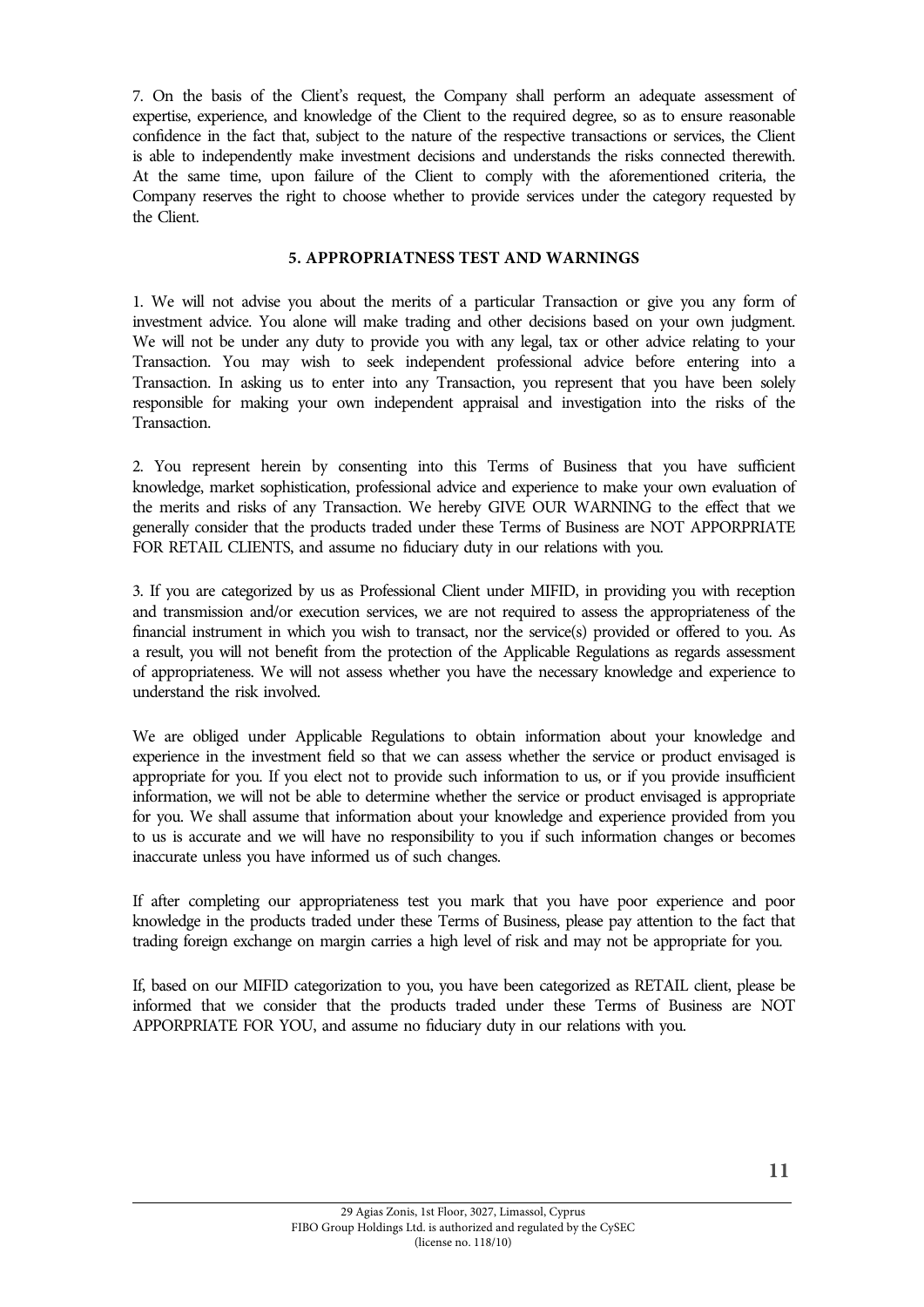Before deciding to trade foreign exchange you should carefully consider your investment objectives, your level of experience and readiness and ability of taking risk. The possibility exists that you could sustain a loss of some or all of your initial investments and therefore you should not risk more than you are prepared to lose. Please seek independent financial advice if necessary. By concluding this agreement you unreservedly acknowledge and accept that you run a great risk of incurring losses and damages as a result of the purchase and/or sale of any Financial Instrument and accept and declare that you are willing to undertake this risk.

# **6. MARGINS, COLLATERAL PAYMENT AND DELIVERY**

1. Where the Company effects or arranges a Transaction involving a CFD the Customer should note that, depending upon the nature of the Transaction, s/he may be liable to make further payments when the Transaction fails to be completed or upon the earlier settlement or closing out of his/her. The Customer will be required to make further variable payments by way of margin against the purchase price of the Financial Instrument, instead of paying (or receiving) the whole purchase (or sale) price immediately. The movement in the market price of the Customer's investment will affect the amount of margin payment the Customer will be required to make. The Customer will have access to the Trading Platform where s/he can monitor permanently margin call level.

2. The Customer agrees to pay the Company on demand such sums by way of margin as are required from time to time under the Rules of any relevant Market (if applicable) or as the Company may at its sole discretion reasonably require for the purpose of protecting itself against loss or risk of loss on present, future or contemplated transactions under the Terms of Business.

3. It shall be noted that in the event that the Customer fails to meet a margin call, the Company is entitled at its sole discretion close one or all open positions starting from most unprofitable in order to meet margin requirements.

4. It shall be noted that if at any time equity (current balance including open positions) is equal to or less than a level of the margin (collateral) occupied by open positions as set out on the Company's website, the Company is entitled at its sole discretion to close one or all open positions in order to meet the margin requirements.

5. The margin requirements may increase on weekends and public holidays as set out on the Company's website. By the closing of trades the Customer is obliged to bring his/her open position in line with increased margin requirements.

6. Unless otherwise agreed, margin must be paid in money. The currency of the monetary margin the Customer pays to the Company shall be the currency of the relevant Transaction (if applicable) or as the Company is entitled, at its sole reasonable discretion, to decide from time to time. Monetary margin received by the Company will be recorded by the Company as a cash repayment obligation owed by the Company to the Customer.

7. Where the Company agrees to accept non-monetary collateral, it must be in a form acceptable to the Company. The value of the non-monetary collateral and the proportion of that value to be taken into account for margin purposes shall be determined by the Company at its absolute discretion, with objective parameters.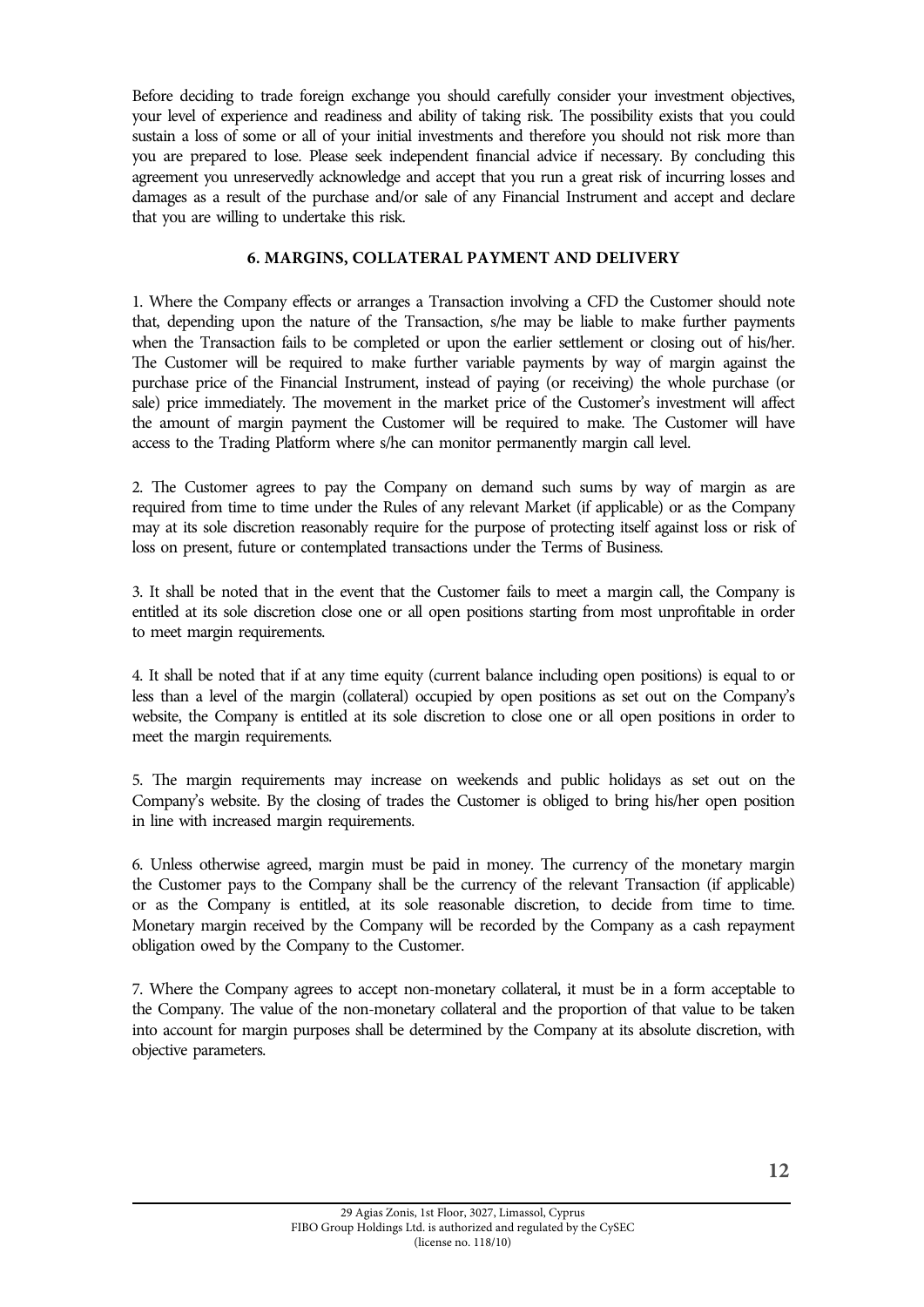8. As a continuing security for the performance of the Secured Obligations under or pursuant to the Terms of Business, the Customer shall grant the Company, with full title guarantee, a first fixed security interest in all non-monetary margin now or in the future provided by the Customer to the Company or to its order or under its direction or control or that of a Market or otherwise standing to the credit of the Customer's account under the Terms of Business or otherwise held by the Company or its Associates or its nominees on the Customer's behalf.

9. The Customer agrees to execute such further documents and to take such further steps as the Company may reasonably require perfecting its security interest, to be registered as owner of or obtain legal title to the margin, to secure further the Secured Obligations, to enable the Company to exercise its rights or to satisfy any market requirement.

10. The Customer may not withdraw or substitute any property subject to the Company's security interest without the Company's express consent.

11. The Customer undertakes neither to create nor to have outstanding any security interest whatsoever, nor to agree to assign or transfer, any of the monetary or non-monetary margin transferred to the Company, except a lien routinely imposed on all securities in a clearing system in which such securities may be held.

12. If the Customer commits a breach of the Terms of Business, the Company reserves the right to exercise the power to sell all or any part of the margin. The Company shall be entitled to apply the proceeds of sale or other disposal in paying the costs of such sale or other disposal and in or towards satisfaction of the Secured Obligations.

13. In addition and without prejudice to any rights to which the Company may be entitled under the Terms of Business or any Applicable Regulations, the Company shall have a general lien on all property held by the Company or its Associates or its nominees on the Customer's behalf until the satisfaction of the Secured Obligations.

14. The Company shall have the right, in addition to any other rights the Company is entitled to exercise under the Terms of Business or any Applicable Regulations, to close and or limit the size of the Customer's open positions (new or gross) and to refuse orders to establish new positions. Situations where the Company may exercise such right include, but not limited to, where:

a) the Company considers that there are abnormal trading conditions; or

b) the value of the Customer's collateral falls below the minimum margin requirement as set out on the Company's website under Contract Specifications

15. In the event the Customer withdraws funds from his/her Account, in order to keep the Account active, the Customer is required to comply with the open position collateral requirements.

# **7. CORPORATE ACTIONS**

7.1. If a corporate action materializes, the Customer accepts that the Company reserves the right to make appropriate adjustments to the value and/ or the size of a transaction and/ or number of any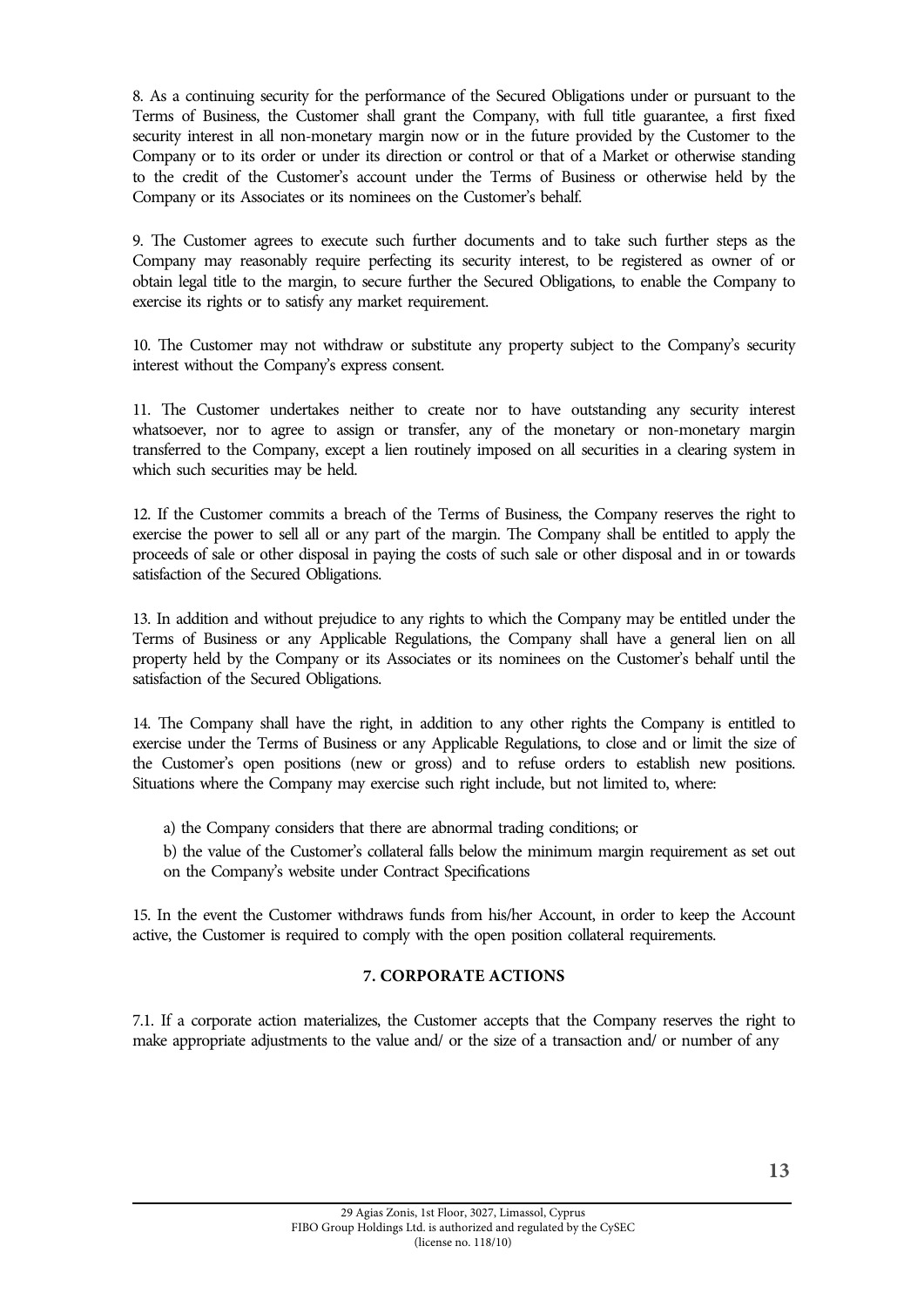related transactions; any such adjustment aims in preserving the economic equivalent of the rights and obligations of both the Customer and the Company immediately prior to a corporate action. It should be noted that these adjustments are conclusive and binding upon the Customer; the Customer will be informed accordingly by the Company as soon as reasonably practicable.

7.2. If a corporate action materializes, the Customer accepts that the Company shall take all reasonable steps to replicate the market conditions. If the Company, in its sole discretion, warrants it is unable to fairly value a corporate action, the Company shall reserve the right to close a Customer's position.

# 7.3. Dividends

Prior to the release of a dividend for a share, the Company shall reserve the right to increase the Margin levels of the relevant symbol. The Customer shall remain responsible to regularly consult the contract specifications for any such changes, available at www.fibogroup.eu.

## 7.4. Long Positions

A Customer holding a long position on the ex-dividend date will receive the applicable dividend in the form of a cash adjustment, credited to the relevant trading account.

## 7.5. Short Positions

A Customer holding a short position on the ex-dividend date will be charged the applicable dividend in the form of a reverse cash adjustment, debited from the relevant trading account's free equity.

In the event a Customer maintains a short position on the ex-dividend date and has insufficient free equity in their trading account to cover the reverse cash adjustment, the Company reserves the right to close the open position. Under such circumstances, the reverse cash adjustment shall be deducted from the trading account's balance.

The Customer accepts the Company retains no requirements to notify a Customer in the event a trading account maintains insufficient free equity to cover a reverse cash adjustment for a short position.

# 7.6. Stock Splits

Splits procedure runs on the server every day at 15:00 server time. During the procedure all active pending orders (Limit, Stop) for related stock will be removed.

Weighted average price and SUM volume calculated SEPARATELY for all open deals in short and all open deals in long of an instrument and assigned as new open price and new volume for the deal with maximum volume for long and short deals accordingly. SL and TP values removed for these deals; open price and volume adjusted with split ratio accordingly.

# 7.7. Fractional Share Adjustments

In case a deal receives fractional shares, such shares will be liquidated for cash transaction – "Split cash correction". Volume of other deals for related instrument will be reset to 0 and moved to History Tab.

#### 7.8. Other Corporate Actions

In the event of a share being de-listed, the Customer's position will be closed at the liquidation price upon clients` request.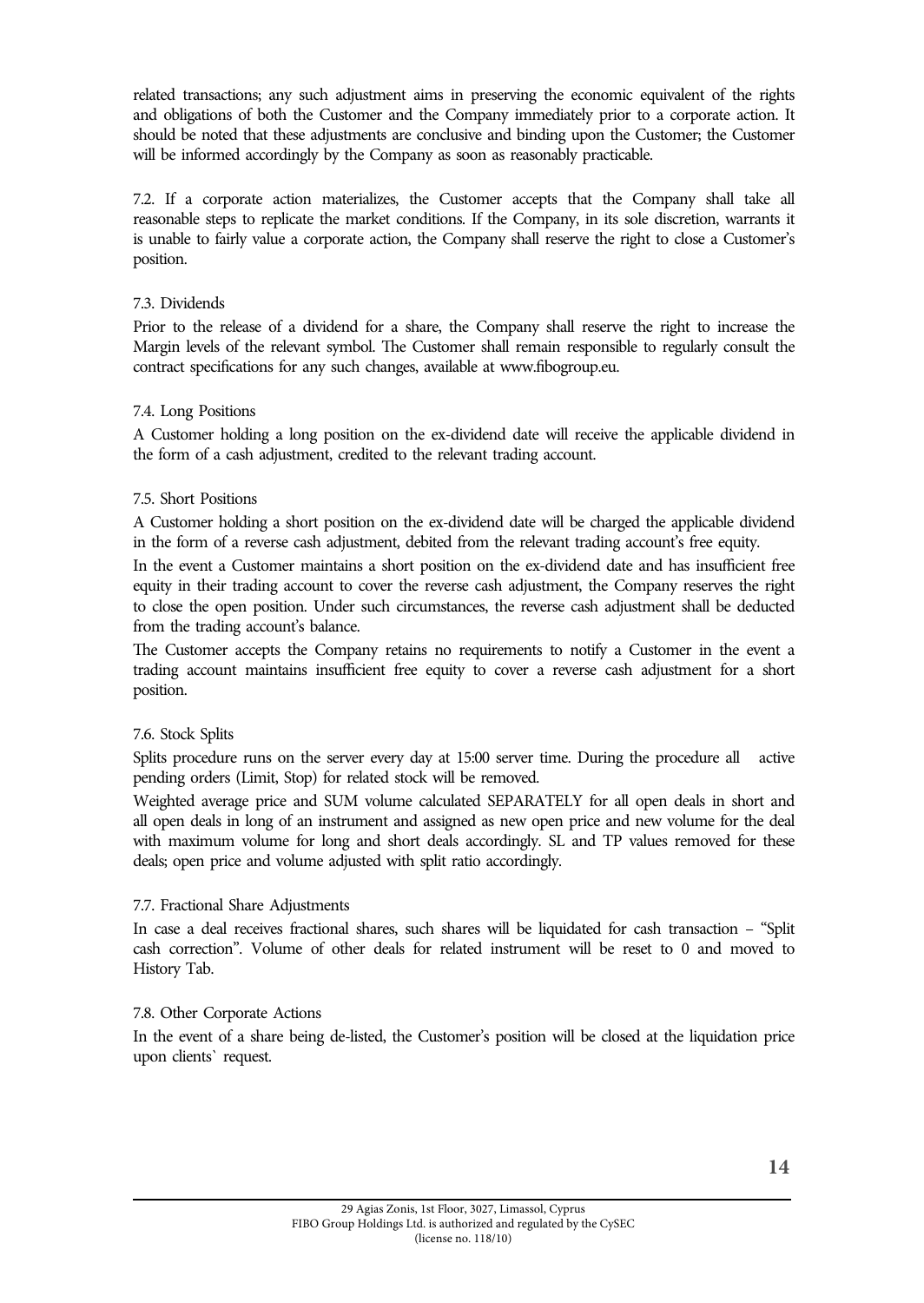In case of other corporate events, the Company has the right to amend/close open trades at available price.

7.9. The Company bears no responsibility for notifying the Customer regarding announcements of corporate actions.

#### **8. TRADING**

1. In order to start trades the Customer shall:

a) download and install the Trading Platform software (hereinafter referred to as the "Software") available on the Company's website at: www.fibogroup.eu;

b) receive, via e-mail, the Access Data to enable the Customer to log-in to the Trading Platform in order to send and/or modify instructions for the purposes of trading Financial Instruments.

2. The Software, which has to be developed by a third party that the Company, supports data protection protocols compatible with the Company's ones.

3. The Customer shall be solely responsible for any instructions sent or received through the Trading Platform from him/her.

4. The Customer shall ensure that his/her Access Data remain confidential at all times. If, under any circumstances, the Customer reveals the Access Data to either a natural or legal person, the Company shall bear no responsibility for any loss that arising, including but not limited to financial loss, as a result of the Customer's actions.

5. The Customer shall immediately inform the Company if it comes to his/her attention that the Access Data have been used, either for trades or any other purposes, without his/her express consent. The Customer understands and accepts that the Company is unable to identify at any time when a person, other than the Customer, is logging-in to the Trading Platform without the Customer's express consent.

6. The Customer accepts that the Company shall bear no responsibility if either a natural or legal person attains through unauthorized access any information, including information pertaining the Customer's trading, whilst such information is being transmitted from the Customer to the Company and vice versa, such transmission may either occur through electronic or other means.

7. The Customer accepts that the Company shall bear no responsibility for any loss, including but not limited to financial loss, incurred by the Customer due to his/her inability to access the Trading Platform, if this has been caused:

a) due to failure to maintain the Software updated as required; or

b) due to any other mechanical, software, computer telecommunications or electronic system failure that out of the Company's immediate control.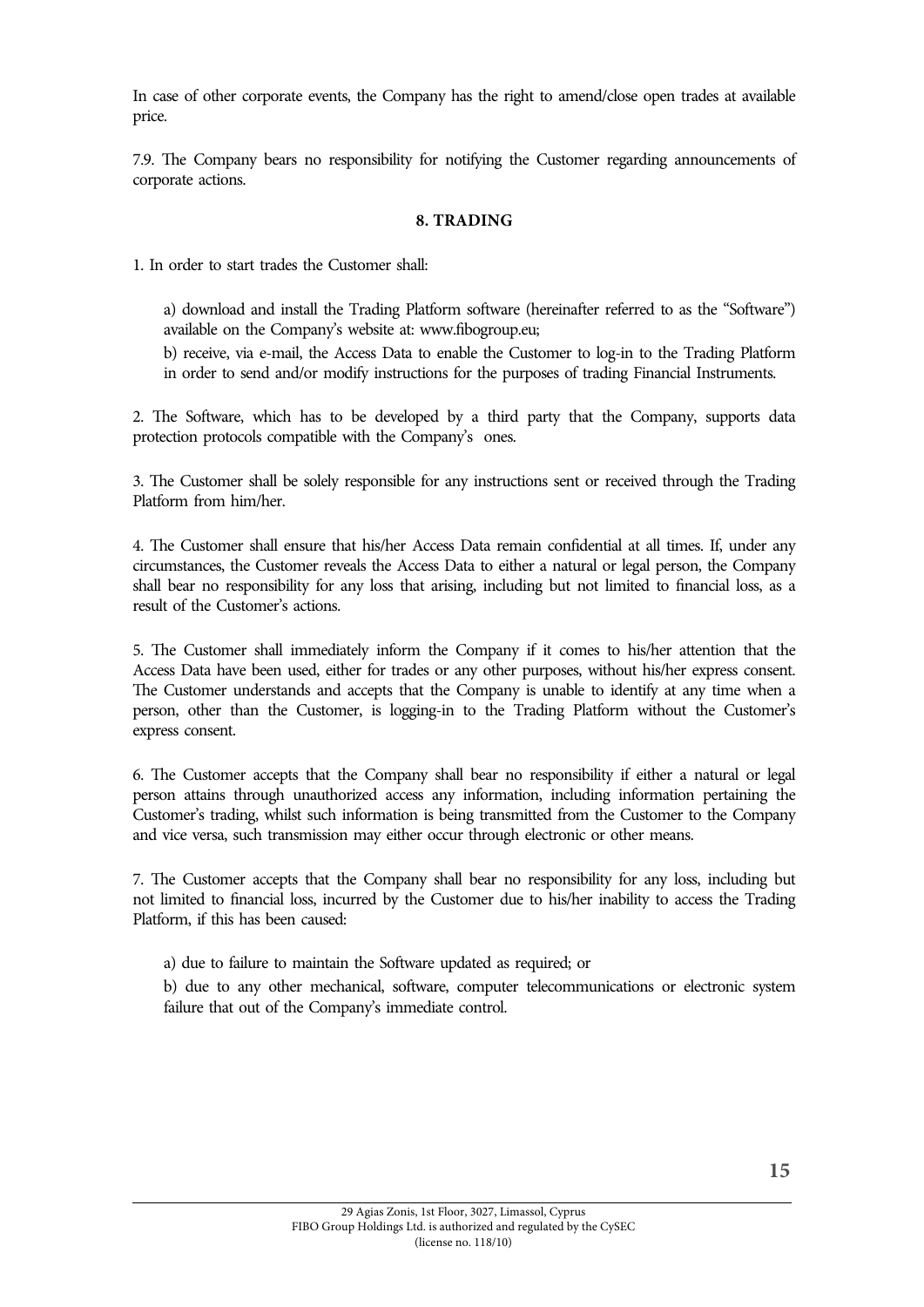8. The Company is responsible for maintaining its Trading Platform and other related systems updated. Therefore, the Customer accepts that the Company or any other third party may, from time to time, perform maintenance that may include shutting down, re-starting, or refreshing the servers to ensure effective and efficient operation of the Trading Platform or other related systems. These actions may cause the Trading Platform or other related systems to being inaccessible for a period of time. The Customer accepts that the Company shall bear no responsibility for any loss, including but not limited to financial loss, caused due to any of the above.

9. Without prejudice of any other clause in the Terms of Business, the Customer or those persons the Customer has notified to the Company in writing as authorized to give instructions on the Account may place Orders either via Trading Platform by using the Access Data issued to the Customer for trading or via phone by specifying to the Company the account number and a telephone password to be provided to the Customer for this purpose

10. The Company will be entitled to rely and act on any Order without any further enquiry, and the Company will consider any Orders to be binding upon the Customer.

11. For the avoidance of doubt, where the Customer are acting on behalf of another person or entity, the Company will be entitled to treat the Customer as having authority to do so and as such the Company will be entitled to rely and act on any Order placed by the Customer on behalf of another person or entity where such Order has been placed using the Access Data via Trading Platform or account number and a telephone password via phone.

12. The Company shall receive and transmit and execute all Orders given by the Customer strictly in accordance with their terms. The Company will have no responsibility for checking the accuracy of any Order.

13. Unless otherwise provided for herein in the Terms of Business or in the Adhesion Contract, any Order that the Customer gives to the Company constitutes an irrevocable instruction to the latter to proceed with the Transaction on the Customer's behalf.

14. Any Order shall be conclusively deemed to be a valid Order from the Customer to the Company if the Company believes it to be genuine.

15. Orders will only be accepted for Transactions where the Customer holds sufficient funds in the Customer's Account to provide initial margins for the Financial Instruments and Underlying set out in the Customer's Order.

16. Subject to clause 8.9 herein, the Company may accept instructions, by telephone, with the use of the account number and a telephone password to be provided to the Customer for this purpose and provided the Company is satisfied of the clarity of instructions, and provided the Company's telephone recording system is operational.

17. The Company reserves the right to refuse the Customer the reception of Orders through the telephone line if the Customer's Instructions are not clear and do not include the following operations: opening position, closing position, changing or removing orders.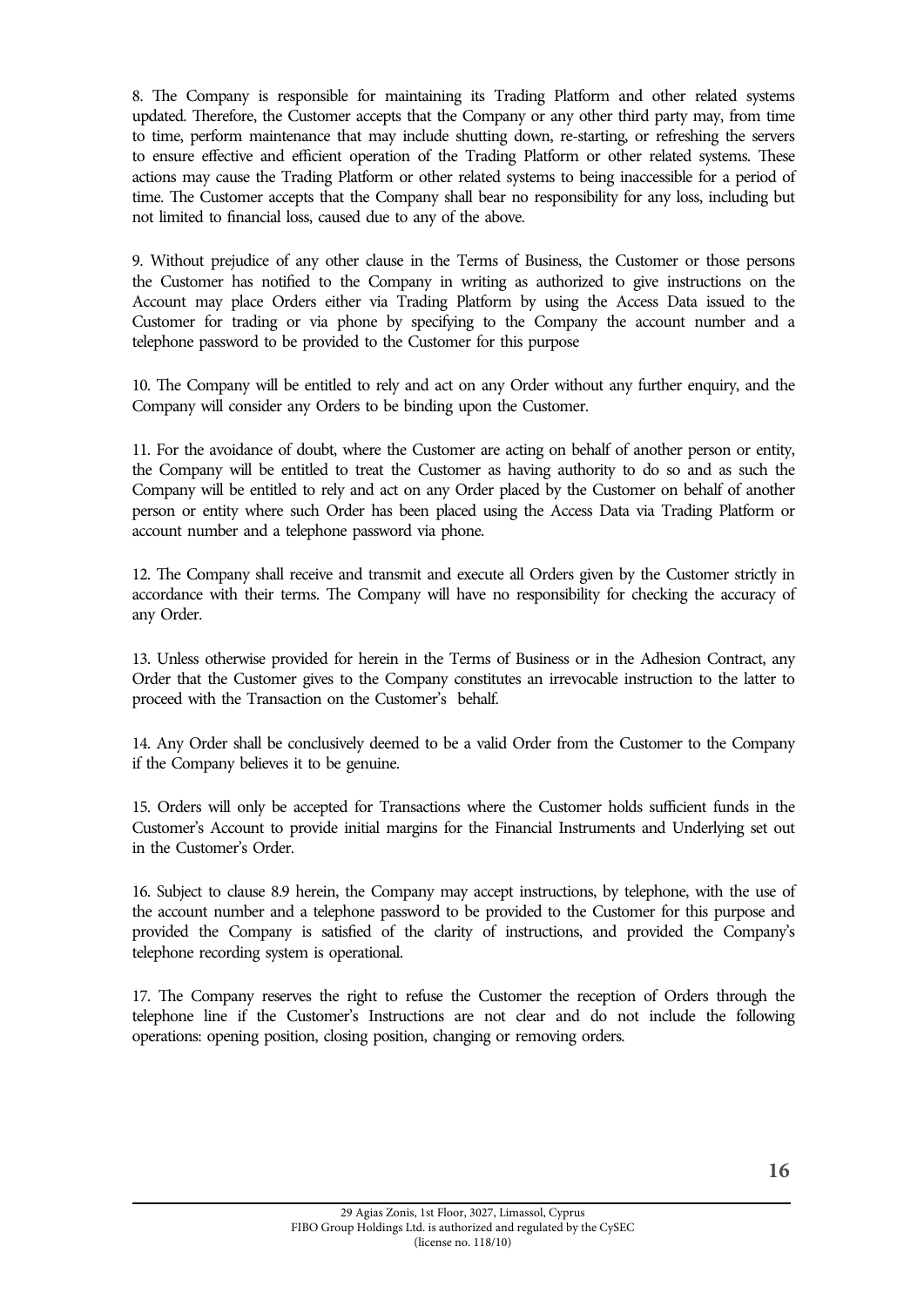18. In case of an Order received by the Company in any means other than through the Trading Platform, an Order will be transmitted by the Company to the Trading Platform (if possible) and processed.

# **9. INSTRUCTIONS AND ORDERS**

1. The transaction (opening or closing a position) is executed at the «BID» / «ASK» prices offered to the Customer. The Customer chooses desirable operation and makes a request for the Trade Confirmation by the Company. The transaction is executed at the prices, which can be seen by the Customer in the Trading Platform. Due to the high volatility of the markets during the confirmation process the price may change significantly.

The Customer accepts that the Company shall bear no responsibility for determination of the execution price due to its market nature as well as for the Customer's trades, which may result either in loss or in gain.

2. The Customer may give only the following orders of trading character:

a) OPEN – to open a position; b) CLOSE – to close an open position; c) To add, remove, edit orders for Stop Loss, Take Profit, Buy Limit, Buy Stop Sell Limit, Sell Stop, Buy Stop Limit, Sell Stop Limit; d) Change the Expiry date.

3. Any other orders are unavailable and are automatically rejected.

4. The confirmed open or closed position cannot be cancelled or changed except cases stated in clause 9.10 herein.

5. Orders can be placed, transmitted, executed, changed or removed only within the operating (trading) time and if they are not executed they shall remain effective through the next trading session. The operating time is indicated in Order Execution Policy.

6. Order shall be valid in accordance with the type and time of the given Order, as specified. If the time of validity of the Order is not specified, it shall be valid until it is filled or cancelled.

7. Without prejudice to any other provision herein, any pending orders can be revoked or amended in according to Order Execution Policy (under "Rules for Running and Executing Deferred Orders")

8. The Company reserves the right to amend this policy at its sole discretion by giving the Customer at least ten (10) Business Days' notice by email or by placing a notice on the Company's website

9. The Company shall not be held liable in the case of delays or other errors caused during the transmission of orders and/or messages via computer, as well as for damage, which may be caused by the non-validity of securities, or a mistake in the Client's bank account balance. The Company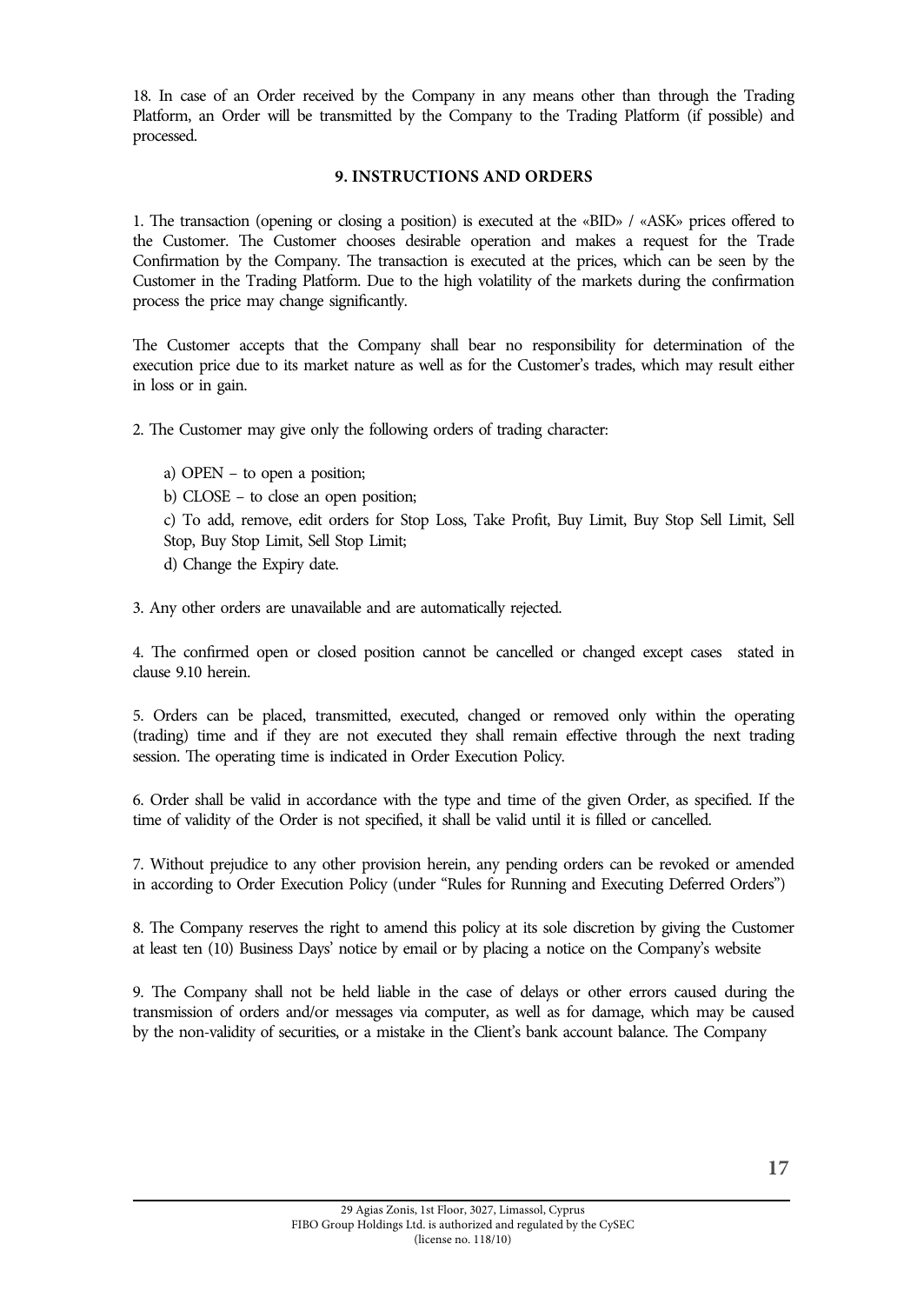shall not be held liable for information received via computer or for any loss, which you may incur in case this information is inaccurate.

10. The Company reserves the right not to send an Order for execution, or to change the opening (closing) price of the Transaction in case of the technical failure of the Trading Platform, reflected financial tools quotes feed, and also in case of other technical failures.

11. Under certain trading conditions it may be impossible to execute order on any CFD at the declared price. In this case, we have the right to send an Order for execution or change the opening (closing) price of the Transaction at a first market price available. This may occur, for example, at times of rapid price movement if the price rises or falls in one trading session to such an extent that under the rules of the relevant exchange, trading is suspended or restricted. Or this may occur in the trading session start moments. So, as a result, placing a Stop Loss order will not necessarily limit the Customer's losses to the intended amounts, because market conditions may make it impossible to execute such an order at the stipulated price.

12. All price levels in the Trading Platform are determined at the Company's discretion. Any references of the Customer to prices of other trading or information systems shall be disregarded.

13. Trading operations using additional functions of the Customer's trading terminal such as trailing stop and/or expert adviser are executed completely under the Customer's responsibility, as they depend directly on his/her trading terminal and the Company shall bear no responsibility whatsoever.

14. The 1 (one) standard lot size is the measurement unit specified for each CFD traded in the Trading platform. We have the right to change the Contract Specifications at any time depending on the market situation. You agree to check the full specification of the CFD before placing any order. The minimum volume of the transaction as well as possible variations of a leverage rate ranges set out in Contract Specifications. The Customer is entitled to change the leverage of his/ her trading account by contacting the Company.

15. The level of Swap rates may vary in size and change depending on the level of interest rates. The Company reserves the right to change the level of swap rates and inform you about it through the internal mail of the Trading platform. From Friday to Monday swaps are calculated once. From Wednesday to Thursday swaps are calculated in triple size.

16. All spreads are being considered as floating and depending on market conditions. More details on spread variations found on the Company's website.

17. The Minimum initial deposit is set on the Company's website. The Company reserves the right to alter this from time to time, at its sole discretion and without prior notice.

18. The Company offers the possibility to trade in mini and micro lots, but the Company reserves the right to stop this without notice.

19. Should the margin be insufficient to hold current positions open it may result in the liquidation of positions at a loss and the Customer will be liable for any resulting deficit.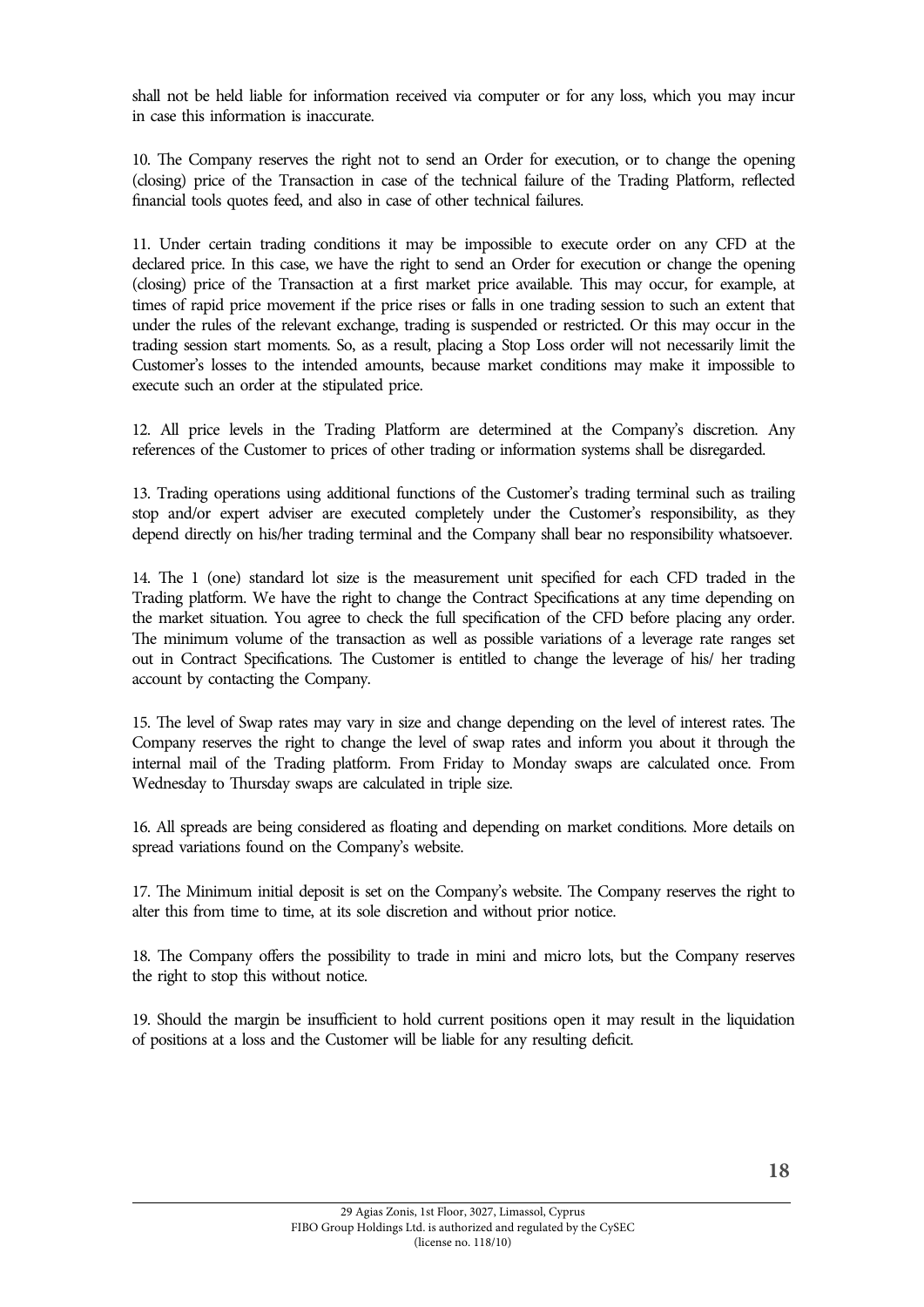20. Orders may be made via Trading Platform or by phone as specified in clause 8.9 herein.

21. Subject to your instructions, we will provide best execution to you in accordance with our Best Execution Policy, to ensure that we provide best execution in a manner that is compliant with the Investment Services, Activities and Regulated Markets Law 144(1)2007, in fulfilling an order or executing transactions for you. By using our Services, you are deemed to consent to our Best Execution Policy. Please note that our Best Execution Policy provides for the possibility that orders may be executed outside a Regulated Market or a MTF.

Unless you request us not to, if you instruct us with a limit order in respect of shares admitted to trading on a Regulated Market, other than a large scale order and we do not execute this order immediately under prevailing market conditions, we will take measures to facilitate the earliest possible execution of your order by making your order publicly available to market participants via transmission to an unregulated Market or MTF that operates an order book trading system, or by some other means intended to make the order public and easily executable once market conditions allow.

We may execute your order as a series of transactions at different times and apply the average price to such transactions.

## **10. REFUSAL TO TRANSMIT ORDERS**

1. Without prejudice to any other provisions herein, the Customer agrees and understands that the Company reserves the right, at any time, without giving any notice and/or explanation, to refuse, at its sole discretion, to transmit any Order for Execution or to execute an Order, and that the Customer has no right to claim any damages, specific performance or compensation whatsoever from the Company, in any of the following cases:

a) Whenever the Company deems that the transmission of the Order for execution affects or may affect in any manner the reliability or smooth operation of the Trading Platform.

b) Whenever there are no available funds deposited in the Customer's Account to pay all the charges relating to the said Order or to meet the margin requirements.

c) If equity (current balance including open positions) is equal to or less than minimum of the margin (collateral) occupied by open positions as specified in Order Execution Policy.

d) There is absence of essential detail of the Order.

e) The Order has more than one interpretation or is unclear.

f) It is impossible for the Order to be executed due to condition of the market, customs of a trading volume.

g) If any doubt arises as to the genuineness of the Order.

h) In the Event of Default as specified in the Terms of Business.

i) Where the Company reasonably suspects that the Customer is engaged in money laundering activities or terrorist financing.

j) In consequence of lawful claims or requirements of corresponding organized trading platforms/TS, Affiliates of the Parties as well as in consequence of lawful claims of third parties.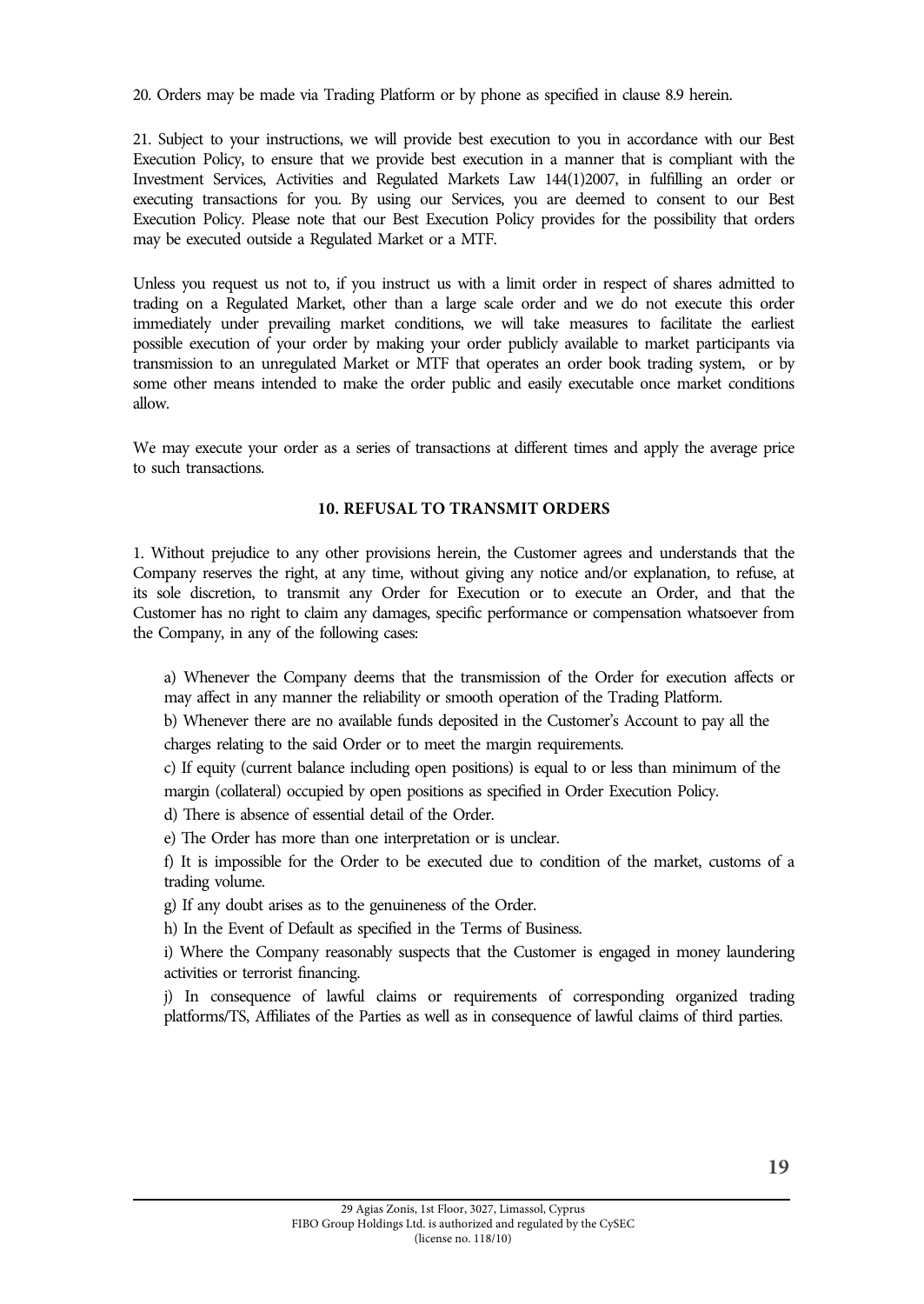k) Where the legality of the Order is under doubt.

l) In consequence of request of regulatory or supervisory authorities of Cyprus or a court order. m) Where an Order is given to the Company in respect of any investment for which a Corporate Action is imminent.

## **11. CONFIRMATIONS AND CUSTOMER REPORTING**

1. The Company reserves the right, at its sole discretion, to confirm in any manner the instruction and/or orders and/or communications sent through the Trading Platform. The Customer accepts the risk of misinterpretation and/or mistakes in the instructions and/or orders sent through the Trading Platform, regardless of how they have been caused, including technical and/or mechanical damage.

2. Information on Order(s) status, Accounts status, Trade Confirmation and messaging facility between the Company and the Customer may be available via, but not limited to, Trading Platform.

3. Any notice or other communication to be provided by the Company, including a trade recap module, Account Statements and Trade Confirmations, will be sent to the Customer either in electronic form by e-mail to the email address which the Company will have on record on the Customer and/or provided via the Company's internal mail system of Trading Platform. The Customer is obliged to provide the Company with e-mail and mailing addresses for this purpose. The Company is not responsible for any delay, alteration, re-direction or any other modification the message may undergo after transmission from the Company.

4. It is Customer responsibility to inform the Company of any change to his/her email address (or any other relevant personal information), the non-receipt of the Trade Confirmation, or whether any Confirmations are incorrect before settlement.

5. The Company will send to the Customer, in the method specified in clause 11.3 herein, the Trade Confirmation in respect of each Transaction or Contract entered into by the Company with or on behalf of the Customer and in respect of each open position closed by the Company for the Customer. Trade Confirmations will be sent prior to the close of the Company's back office on the Business Day following the day on which the Transaction or Contract is concluded or if the confirmation is received by the Company from a third party, no later than the first Business Day following receipt of the confirmation. Such documents shall, in the absence of manifest error, be deemed conclusive unless the Customer notifies the Company in writing to the contrary within three Business Days following the Day of receipt of the said Trade Confirmation. In the event that the Customer believes that the Company has entered in to a Contract on former behalf, which should have produced the Trade Confirmation, but the Customer has not received such Confirmation, the Customer must inform the Company immediately when s/he ought to have received such Confirmation. In the absence of such information the Contract may at the Company's absolute discretion be deemed as non-existent.

6. A statement of Account will be provided by the Company to the Customer on a monthly basis or more often at the Company's sole discretion. In case no transactions were concluded in the past month, the Customer is deemed to have lost his/her right to be informed for that particular month. Any confirmation or proof for any act or statement of Account or certification issued by the Company in relation to any transaction or other matter shall be final and binding on the Customer,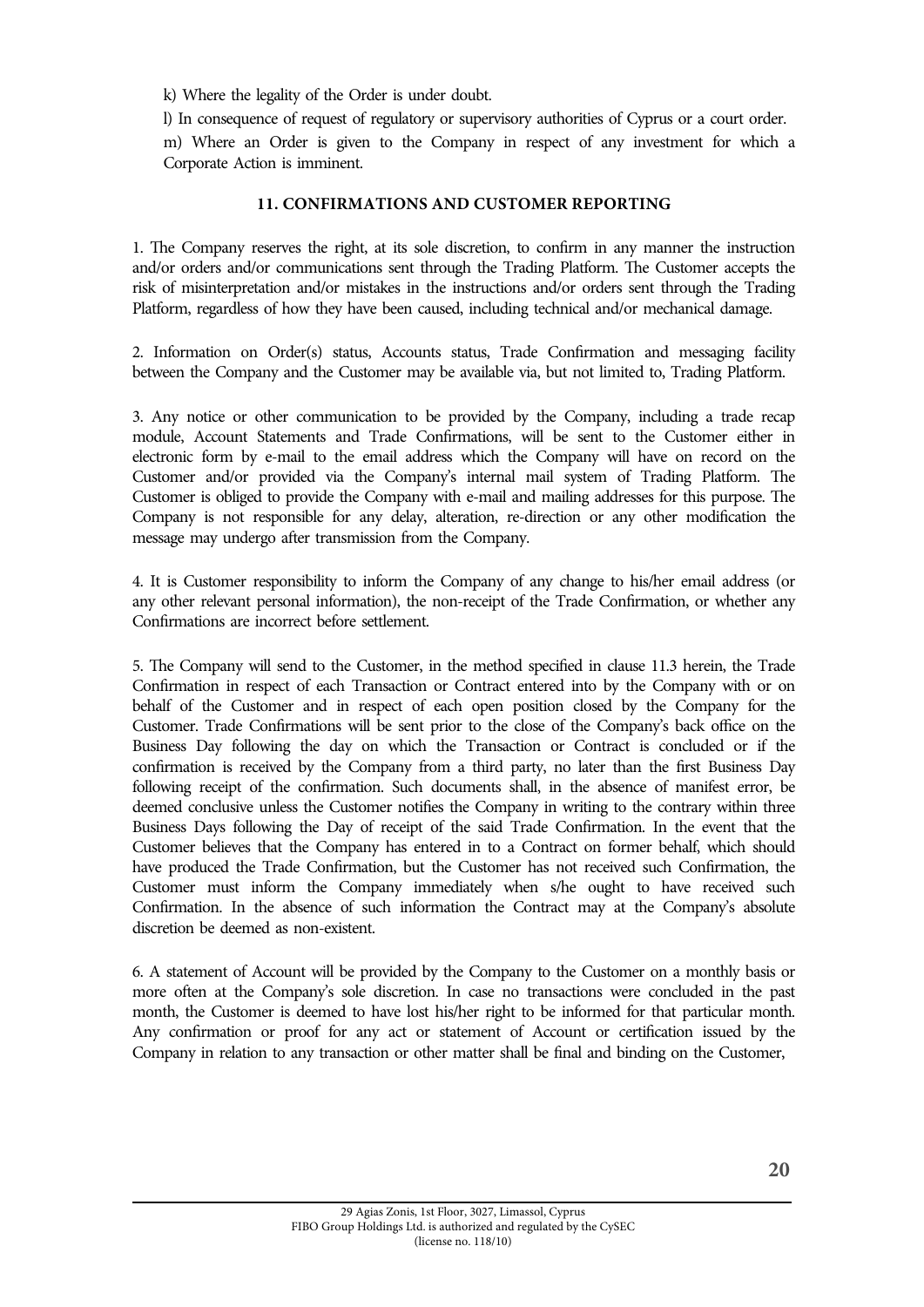unless the Customer has any objection in relation to such statement of account or certification and the said objection is filed in writing and received by the Company within three (3) Business Days from the receipt or the deemed date of receipt of any statement of account or certification.

7. The Company is entitled to provide to the Customer reports for the requested date on the Balance of the Customer's Account. Such Reports can be provided within 5 (Five) Business Days from the date of receipt of the request for such reports from the Customer and will be subject to a fee found on the Company's Website under "Costs and Fees".

8. Upon the Customer's request, the Company shall provide the Customer with information about the status of his/her Order.

9. If the Company holds the Customer's instruments or funds, the Company shall send to the Customer at least once every year a statement of those financial instruments or funds unless such a statement has been provided in any other periodic statement.

10. The Company will provide the Customer with an online access to his/her Account via Trading Platform by using his/her Access Data, which will provide the Customer with sufficient information in order to manage his/her account and comply with the Company's Customer reporting requirements, therefore the Company may not be providing the Customer with periodic statements.

## **12. SETTLEMENT OF ACCOUNTS**

1. The Company shall be entitled to retain monies which are required to cover adverse positions, initial margin, variation margin, any unclear funds, realized losses and any and all other amounts payable to the Company under the Terms of Business or other Applicable Regulations.

2. The settlement currencies for monetary relations between the Company and the Customer shall be USD, EURO, and CHF. Settlements in other currencies shall be made exclusively at the Company's sole discretion, upon the Customer's request. In addition, the Company reserves the right to introduce any other settlement currencies published on the Company's website.

#### **13. CURRENCY RATE CONVERSIONS**

1. The Company is entitled to (but shall not in any circumstances be obliged to) convert any realized gains, losses and brokerage fees which arise in a currency other than the Currency of the Account to the currency of the Customer's Account.

2. Whenever the Company conducts currency conversions, the Company will do so at such reasonable rate of exchange as the Company shall select. The Company shall be entitled to charge and retain for the Customer's own account a mark-up on the exchange rates for arranging such conversion as the Company may from time to time specify to the Customer and publish on its Website. The Company shall be entitled to charge to the Customer and retain for its account the expenses incurred with regard to currency conversions for the Client, including commissions to banks, money transfer fees, commissions to intermediaries.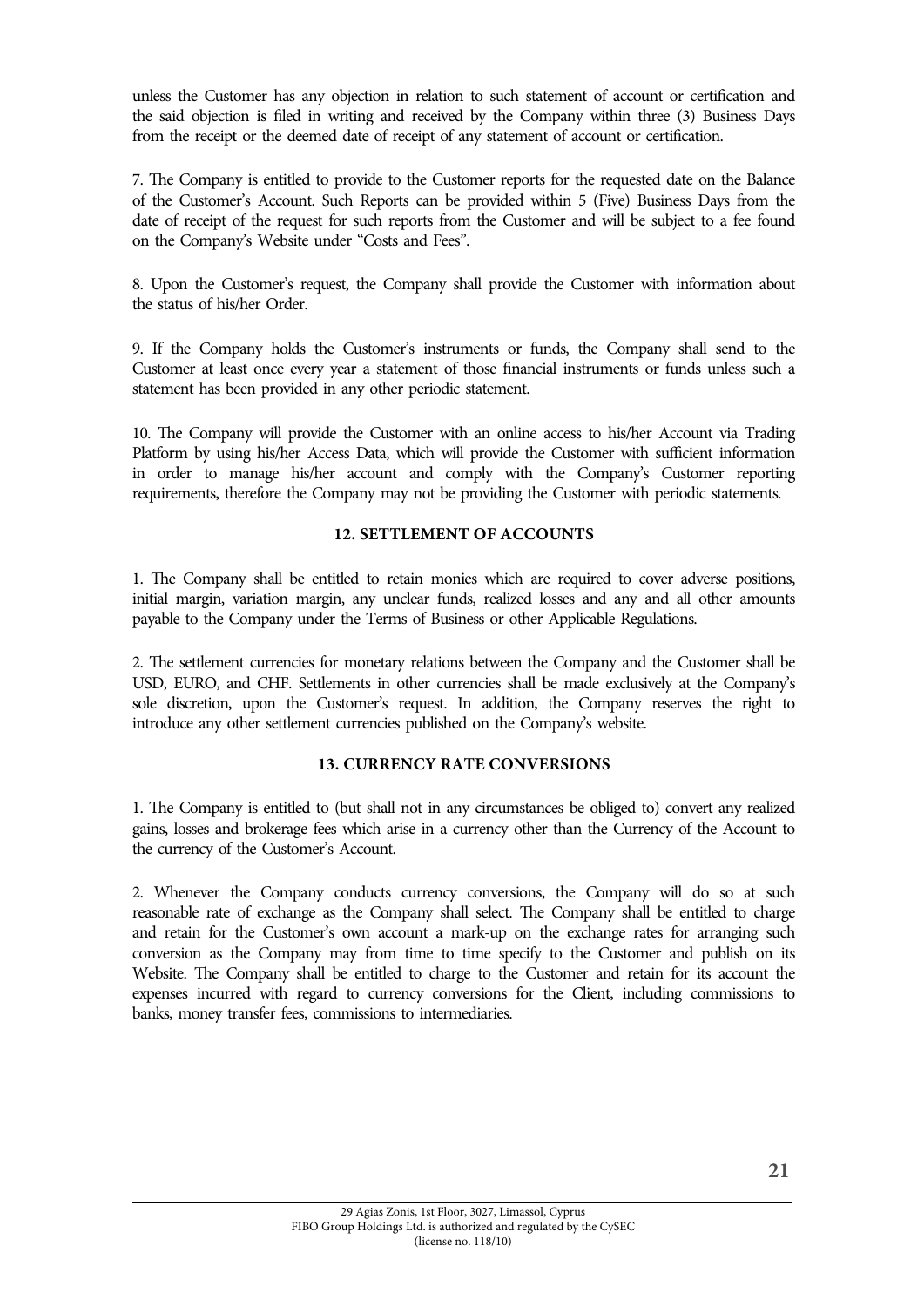## **14. INFORMATION, CONFIDENTIALITY, DATA PROTECTION AND PRIVACY POLICY**

1. You agree to provide us with such information as we reasonably request from time to time to enable us to comply with Applicable Regulations and provide the Services.

2. We will treat Your Information as confidential and will not disclose it to any person without your prior written consent or as described in clause 14.6 herein except for those members of our personnel who require information thereof for the performance of their duties under this Terms of Business, or where disclosure is made necessary pursuant to a court decision or order or when disclosure of certain types of such information is required under the legislation of Cyprus, Regulatory or Supervisory Authorities of Cyprus and of other jurisdictions and the Applicable Law and to our consultants, lawyers, auditors, provided that in each case the relevant professional shall be informed about the confidential nature of such information and commit to the confidentiality herein obligations as well. In addition, we will in particular abide by the Processing of Personal Data (Protection of the Individual) Law of 2001, and any other applicable data protection laws and regulations in respect of the personal data comprised in your Information, in case you are a natural person.

3. We may collect your Information directly from you (in your completed Application Form, un- der 14.1 of these Terms of Business or otherwise) or from other persons including, for example, credit reference agencies, fraud prevention agencies and the providers of public registers. Where you provide us with information, you are responsible for ensuring that it is correct and should promptly inform us in writing of any change.

4. We may use your Information in order to provide, administer, tailor and improve the Services, our relationship with you and our business generally (including communicating with you and facilitating your use of the website and/or our telephone trading facilities); to carry out credit, antimoney laundering and fraud prevention checks; to exercise and/or defend our legal rights; and to comply with Applicable Regulations and the requests of regulatory and enforcement authorities in any jurisdiction.

5. You agree that we may contact you by telephone, email, fax, automatic calls (cold calling) or post to tell you about products or services offered by us in which you may be interested in. We will not contact you for this purpose, however, if you have told us that you do not wish to receive such communications by contacting us as described in clause 14.7 herein.

6. Our use of Your Information as described in clauses 14.4 and 14.5 herein may include:

a) disclosure of your Information to our professional advisors and other service providers; to credit reference and fraud prevention agencies and other financial institutions for credit checking, fraud prevention and anti-money laundering purposes; to or as requested by regulatory and enforcement authorities, courts and similar bodies in any jurisdiction; and to other persons as necessary to carry out your instructions; and

b) transfer of your Information to countries outside the European Economic Area, according to the provisions of Processing of Personal Data (Protection of the Individual) Law of 2001.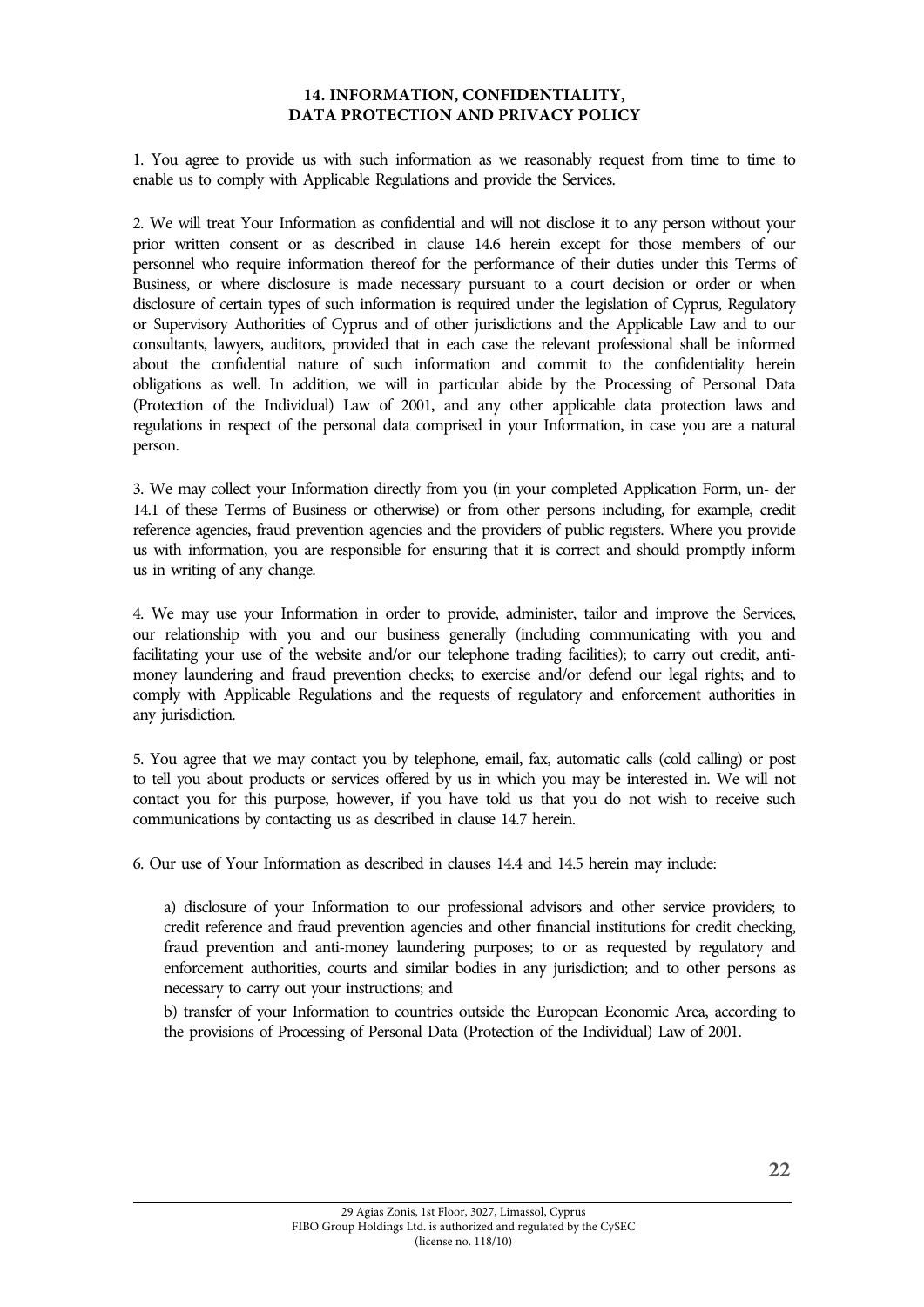7. If you are a natural person, you have the right to know what personal information is retained about you and have access to any personal data that we hold about you, and the right to require any inaccurate personal data to be corrected, under the Processing of Personal Data (Protection of the Individual) Law of 2001. If you wish to exercise either of these rights or to inform us that you do not wish to receive the communications referred to in clause 14.5 herein may please write to our office.

8. The obligations to safeguard the confidentiality and not to disclose information do not apply to information that: is in public domain or is made public not due to the Parties' actions (or failure to act); or is in legal possession of one of the Parties and was not subject to an obligation of confidence or non-disclosure at the moment of its receipt by such Party.

9. FATCA Reporting: the Company, its Affiliates and its and their agents and service providers may collect, store and process information obtained from the Client or otherwise in connection with the Agreement and the Transactions for the purpose of complying with FATCA or other Applicable Regulations, including disclosures between themselves and to Governmental Authorities. The Client acknowledges that this may include transfers of information to jurisdictions which do not have strict data protection, data privacy laws, or banking secrecy laws.

10. Other Reporting: Without prejudice to any provision of the Agreement relating to information or data or its disclosure, the Client consents to the disclosure by the Company, its Affiliates, and its and their agents and service providers of any information or data in connection with or relating to the Client, the Agreement ,and/or any Transaction (including, without limitation, pricing data) to: (i) the extent that the Company determines it required, permitted or desirable to comply with Applicable Regulations and (ii) the extent not permitted by Clause 1.4 (i) above, if such disclosure is made to any trade repository registered in accordance with Article 55 of EMIR or recognized in accordance with Article 77 of EMIR, or one or more systems or services operated by any such trade repository.

# **15. THIRD PARTY AUTHORISATION**

1. We may wish to communicate electronically with each other. We each recognize the electronic transmission of information cannot be guaranteed to be secure or error free and such information could be intercepted, corrupted, lost or destroyed, arrive late or incomplete or otherwise be adversely affected or unsafe to use. Accordingly, unless you notify us otherwise, we shall regard your acceptance of these Terms of Business as including your authorization to our communicating with you and third parties on your behalf using electronic means. Each party agrees to use commercially reasonable procedures to check for the then most commonly known viruses before sending information electronically and to take responsibility for ensuring that an electronic communication is not misaddressed. Accordingly, each party confirms that it accepts the risks of electronic communication and will be responsible for protecting its own interests in relation to electronic communications. Subject to the foregoing, no party shall have any liability to any other party on any basis, whether in contract, tort (including negligence), or otherwise, in respect of any error, damage, loss or omission arising from or in connection with the electronic communication of information between the parties or any third party on the other party's behalf.

2. You have the right to authorize a third person to give Instructions and/or Orders to us or to handle any other matters related to these Terms of Business, provided you have notified us in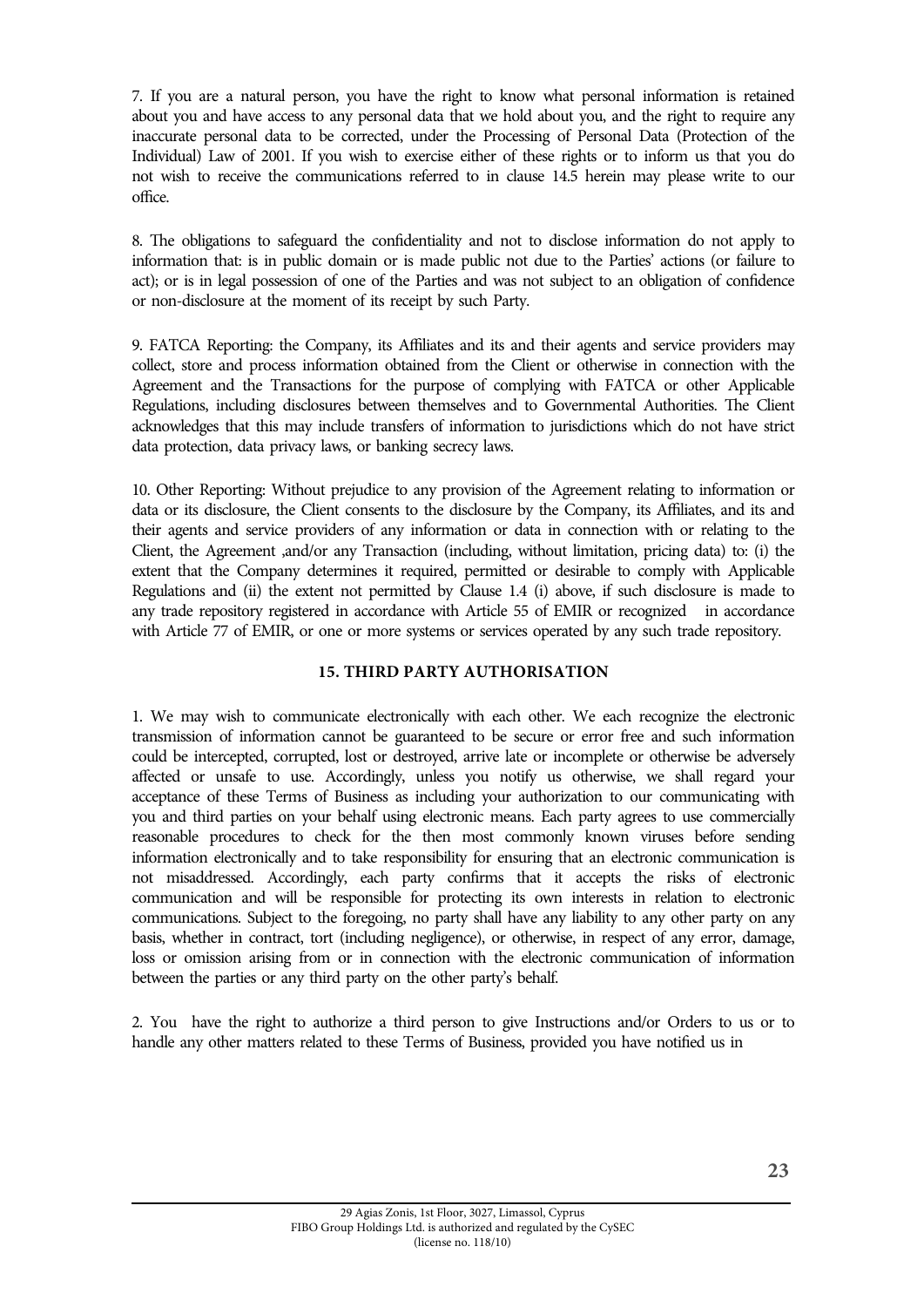writing, of exercising such a right and that this person is approved by us fulfilling all of our specifications for this.

3. Unless we receive a written notification from you for the termination of the authorization of the person as described in clause 15.2. herein, we will continue accepting instructions and/ or orders given by this person on your behalf and you will recognize such orders as valid and committing to you.

4. The written notification for the termination of the authorization to a third party has to be received by us with at least 5 (five) days' notice prior the termination date.

#### **16. ACCESS ON WEBSITE AND THE TRADING SYSTEM**

1. By consenting to these Terms of Business, you are entitled to apply for Access Data within our Trading System, in order to be able to give orders for the purchase or sale of Financial Instruments with us, through your compatible Personal Computer connected to the internet.

2. When signing into our Website and/or Trading System you will not, whether by act or omission, do anything that will or may violate the integrity of our computer system or cause such system to malfunction. You are solely responsible for providing and maintaining the equipment necessary to access and use our Website and/or Trading System.

3. You will not proceed and avoid proceeding in any action that could probably allow the irregular or unauthorized access or use of our Trading System. You accept and understand that we reserve the right, at our discretion, to terminate or limit your access to our Trading System or part of if we suspect that you allow such use of our Trading System.

4. We are not an Internet Service Provider and cannot be responsible for not fulfilling any obligations under this Terms of Business because of internet connection failures or public electricity network failures or hacker attacks. In the case of such communication/Internet failures or public electricity network failures or hacker attacks, and if you wish to send an Order, then you must telephone our operators on the phone line we will provide to you from time to time and give a verbal instruction.

5. You acknowledge that the internet may be subject to events, which may affect your access to our Website and/or Trading System, including but not limited to interruptions or transmission blackouts. We are not responsible for any damages or losses resulting from such events, which are beyond our control or for any other losses, costs, liabilities, or expenses (including without limitation, loss of profit) which may result from your inability to access our Website and/or Trading System or delay or failure in sending Orders or Transactions.

6. You are permitted to store, display, analyze, modify, reformat and print the information made available to you through the Website and/or Trading System. You are not permitted to publish, transmit, or otherwise reproduce that information, in whole or in part, in any format to any third party without our express written consent. You must not alter, obscure or remove any copyright, trademark or any other notices that are provided in connection with the information. You represent and warrant that you will not use the Website and/or Trading System in contravention of this Terms of Business, that you will use the Website and/or Trading System only for the benefit of your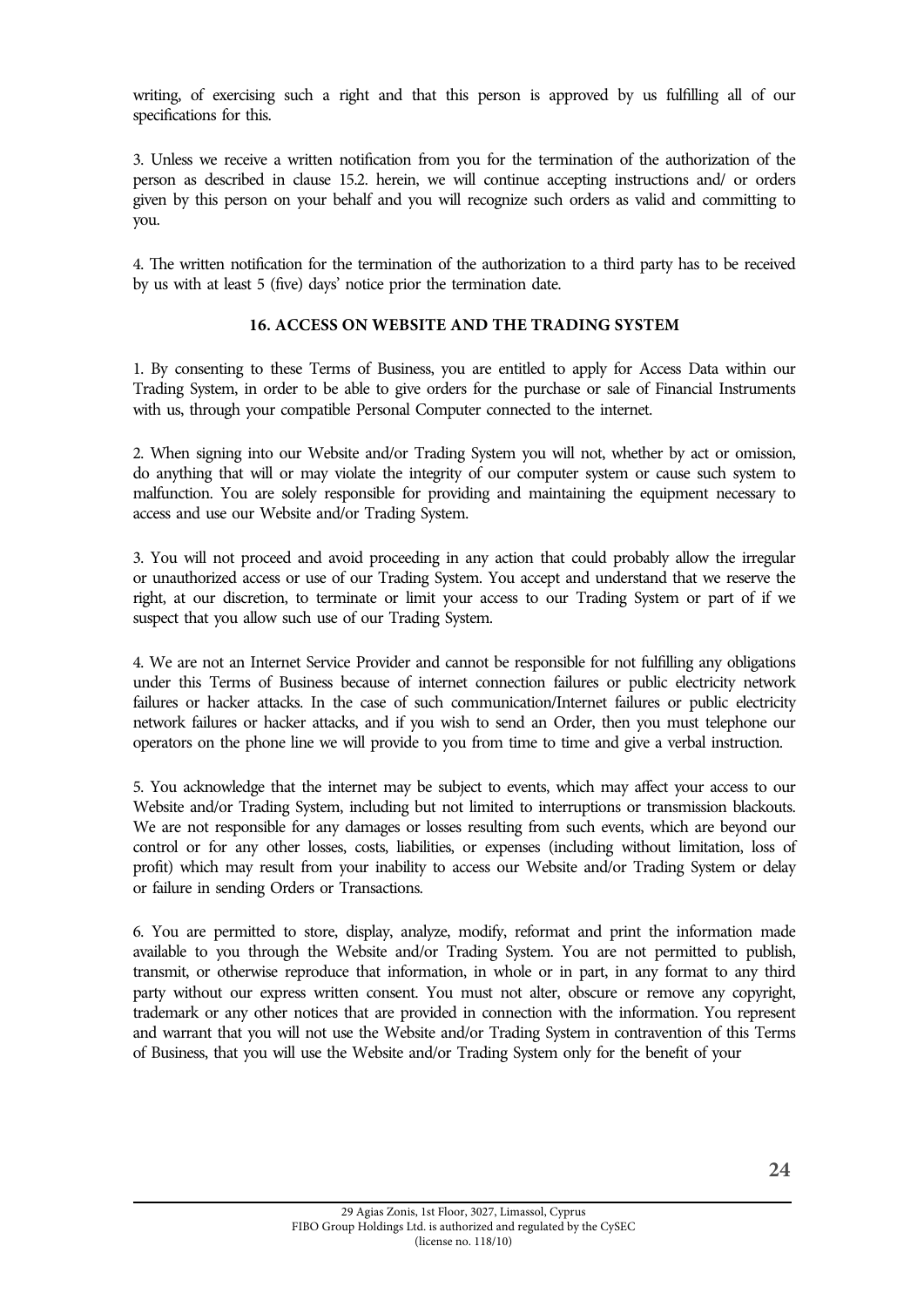Account and not on behalf of any other person, and that, with the exception of a web browser and other applications specifically approved by us, you will not use (or allow another person to use) any software, program, application or other device, directly or indirectly, to access or obtain information through the Website and/or Trading System or automate the process of accessing or obtaining such information.

## **17. ACCESS DATA AND PASSWORD**

1. You agree to keep secret and not to disclose any Access Data or telephone passwords that we issue to you in respect of your Account to any person other than an individual who has been expressly authorised to conduct investment business on your behalf.

2. You should not write down your Access Data or telephone passwords. If you receive a written notification of your Access Data or telephone passwords, you must destroy the notification immediately.

3. You agree to notify us immediately if you know or suspect that your Access Data or telephone passwords have or may have been disclosed to or come to the knowledge of any unauthorised person. We will then take steps to prevent any further use of such Access Data or telephone passwords and will issue you with a replacement Access Data or telephone passwords. You will be unable to place any Orders via our Trading System or phone until you receive the replacement Access Data and replacement telephone password.

4. You agree that you will co-operate with any investigation we may conduct into any misuse or suspected misuse of your Access Data or telephone passwords.

5. You accept that you will be liable for all orders given through and under your Access Data or telephone passwords and any such orders received by us will be considered as received by you. In cases where a third person is assigned as an authorized representative to act on your behalf, you will be responsible for all orders given through and under your representative's Access Data or telephone passwords.

6. You acknowledge that we bear no responsibility if unauthorized third persons have access to information, including electronic addresses, Access Data, telephone passwords issued for trading, electronic communication and personal data, when the above are transmitted between us or any other party, using the internet or other network communication facilities, telephone, or any other electronic means.

#### **18. FEES AND TAXES**

1. The Company is entitled to receive fees from the Client for its Services provided as described in the Terms of Business and other related documentation, as well as compensation for the expenses it will incur for the obligations it will undertake during the execution of the said Services. The Company reserves the right to modify, from time to time, the size, the amounts and the percentage rates of its fees and the Client will be informed accordingly.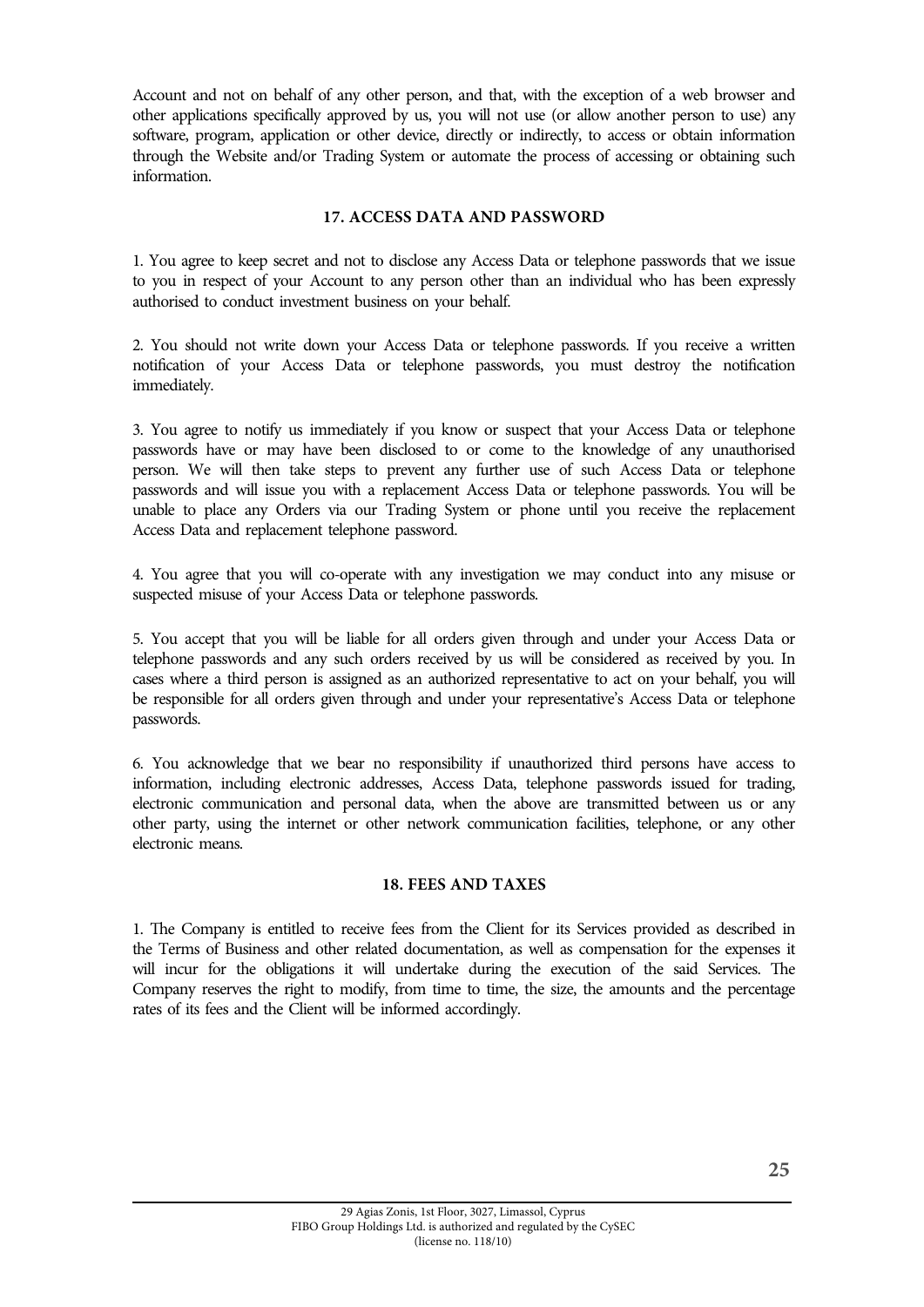2. The Client shall pay the Company, immediately when so requested by the latter and the Company is entitled to debit the account of the Client with any value added tax or any other tax, contribution or charge which may be payable as a result of any transaction which concerns the Client or any act or action of the Company under the Terms of Business (excepting taxes payable by the Company in relation to the Company's income or profits).

3. The Company reserves the right to introduce regular dormant (inactive) Account maintenance fee at the rate of up to 5 (five) US Dollars, or equivalent thereof, per month (the "Fee). The Fee is subject to debiting from a dormant (inactive) Account on the terms specified by the Company. If remaining balance of a particular dormant (inactive) Account is less than amount constituting the Fee, the Company reserves the right to debit such dormant (inactive) Account in size of the relevant remaining balance. For the purpose of this Clause, any Account that has not been used for making at least one Transaction over a period of ninety one (91) consecutive days shall be deemed to be a dormant (inactive).

4. By accepting the terms and conditions the Client has read and understood and accepted the information loaded on the Company's website public and available for all Clients, in which all related commission, costs and financing fees are explained. The Company reserves the right to amend at discretion all such commission, costs and financing fees and proper information on such amendments will be available on the main website which the Client must review during the period the Client is dealing with the Company and especially before placing any orders to the Company.

5. We may vary our charges from time to time. We will notify you of any changes, before they come into effect, by internal mail via our Trading System or by placing a notice on our Website. The variation will take effect from the date, which we specify in our notification to you. We will endeavor to provide you with at least one Business Day notice of such alteration save where such alteration is based on a change in interest rates or tax treatment or it is otherwise impractical for us to do so.

6. You undertake to pay all stamp duties relating to the Terms of Business and any documentation which may be required for the carrying out of the transactions under the Terms of Business.

7. You shall be solely responsible for all filings, tax returns and reports on any Transactions which should be made to any relevant authority, whether governmental or otherwise, and for payment of all taxes (including but not limited to any transfer or value added taxes), arising out of or in connection with any Contract or Transaction.

8. In cases where, according to the Applicable law, responsibility for withholding the Client's taxes from payments related to Contracts or Transactions is levied upon us or any other person, we or such person are entitled to withhold such taxes and pay them in accordance with Applicable law. You shall reimburse the expenses, which we or such other person might incur in complying with this responsibility. We shall undertake all reasonable efforts to inform you of such responsibility before it is complied with.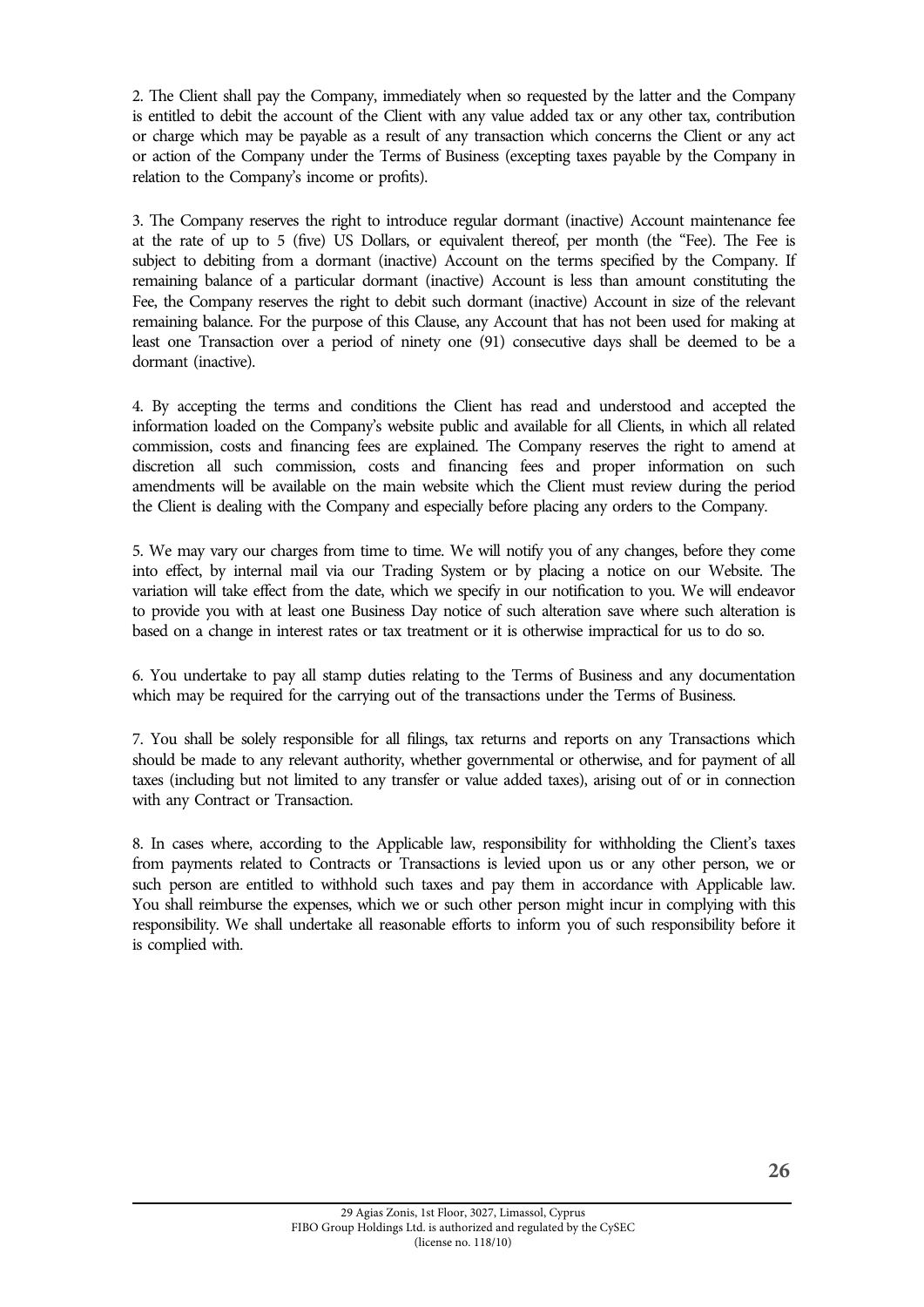#### **19. PAYMENT**

1. You will pay to us (or to our order) or the relevant Broker on demand by us or them such sums of money as may be required in or towards clearance of any debit balance on any of your accounts with us or them and any amounts due to us. We may charge you a commission in relation to transactions executed for your account, and such commission may be deducted at the time of the transaction or invoiced to you separately. Any commission deduction will be shown on the transaction confirmation sent to you. We may receive commissions from our Brokers in relation to transactions executed for your account, in relation to orders which we pass to them on your behalf, in which case we shall disclose the basis for the payment of such commissions prior to agreeing to provide a Service to you and undertake to provide you with further details upon request.

2. All your payments to us or to any of our Brokers hereunder shall be made in freely available transferable funds in such currency and to such bank account as the recipient may from time to time specify and without any deduction or withholding. If you are required by law to make any deduction or withholding then you will pay such amount as will result in the recipient receiving an amount equal to the full amount which would have been received had no such deduction or with- holding been required

3. We do not have, and do not intend to enter into, any soft commission agreements.

#### **20. CLIENT MONEY**

1. Unless otherwise agreed with you in writing, we will deal with any funds that we hold on your Account in accordance with the CySEC' s Client Money Rules. This means that your funds will be segregated from our own money and cannot be used in the course of our business.

Any bank account in the name of the Company in which cash moneys are held shall be designated as a "Client's Account" or similar to put third parties on notice that those moneys do not belong beneficially to the Company. We shall exercise all due measures, care and diligence in the selection, appointment and periodic review of the banks where the Client's funds are held and custodians the Client's financial instruments are held with, and the revision of the holding of the Client's funds with these banks and custodians.

When monetary funds are deposited by the Client (any other person on behalf of the Client) on the Company's bank account, the Company shall perform identification of a person that carried out such deposit of the monetary funds, the Company has the right to require from the Client, and the Client (another person acting on behalf of the Client to deposit funds) shall provide all the required information to the Company. In the event of the required information is not provided by the Client, the Company has the right not to credit monetary funds to the Client Account and return monetary funds to the person that transferred such funds.

2. The Company reserves the right and the Client agrees with the Company's right to keep the Client's monetary funds and financial instruments in omnibus accounts opened with third parties on a fungible basis. In this case the Company guarantees to the Client the following: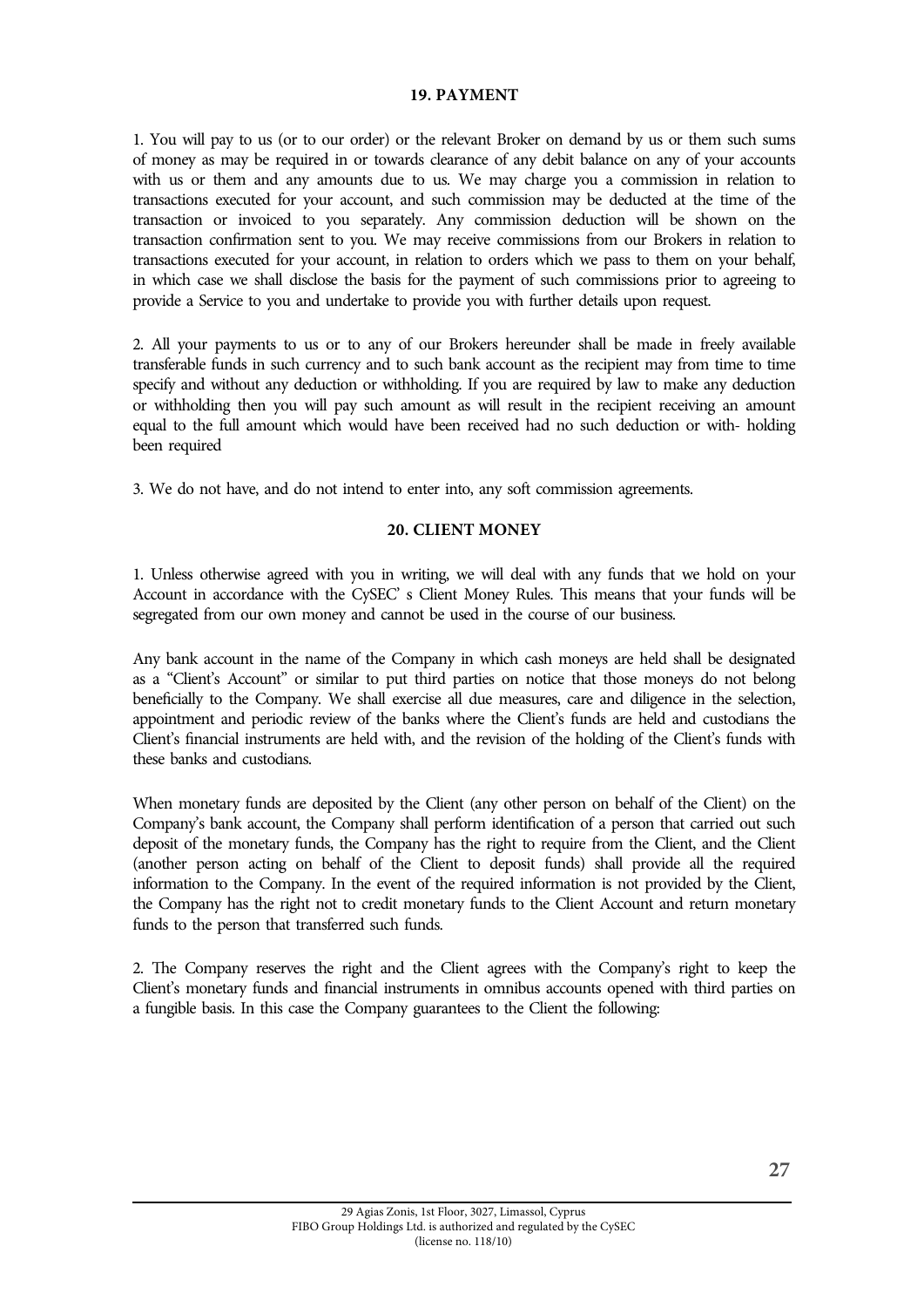- the Company keeps internal records of all the Clients' monetary funds and financial instruments held in omnibus accounts with third parties;

- the Company has in place systems and controls which ensure internal separate accounting of monetary funds and financial instrument of each Client held in omnibus accounts with third parties;

- the Company conducts on regular basis reconciliations between its internal accounts and those of any third parties by whom Clients' monetary funds and financial instruments are held.

3. We may pass money received from you to a third party (e.g. a bank, a market, intermediate broker, OTC counterparty or clearing house) to hold or control in order to effect a Transaction through or with that person or to satisfy your obligation to provide collateral (e.g. initial margin requirement) in respect of a Transaction. We have no responsibility for any acts or omissions of any third party to whom we pass money received from you. In the event of the insolvency or any other analogous proceedings in relation to that third party, we will only have an unsecured claim against the third party on behalf of you and our other clients, and you will be exposed to the risk that the money received by us from the third party is insufficient to satisfy the claims of you and all other clients with claims in respect of the relevant account.

4. We may (but not obliged to) deposit your idle funds to the fixed deposit account.

5. We may credit your account with the interest accrued in a lieu of the idle funds on your account. The interest on your idle funds will be calculated as follows: daily  $=$  (free margin-credit)\*interest rate/100/360. The calculation to be performed on a daily basis at 0:00 CET, but your account to be credited once a month (on the last day of the current month or on the first day of the following month). You may find the interest rates on the Company's website.

6. We may hold client money on your behalf outside the EEA. The legal and regulatory regime applying to any such bank or person will be different from that of Cyprus and in the event of the insolvency or any other analogous proceedings in relation to that bank or person, your money may be treated differently from the treatment which would apply if the money was held with a bank in an account in Cyprus. We will not be liable for the insolvency, acts or omissions of any third party referred to in this clause 20.3.

7. We may deposit your money with a depository who may have a security interest, lien or right of set-off in relation to that money.

8. You agree that we may cease to treat your money as client money if there has been no movement on your Balance for six years. We shall write to you at your last known address informing you of our intention of no longer treating your Balance as client money and giving you 20 (twenty) business days to make a claim.

#### **21. OPERATION TIME**

The trade desk is available for trading 24 hours a day: from 00:00 Monday to 00:00 Saturday Eastern European Time (EET).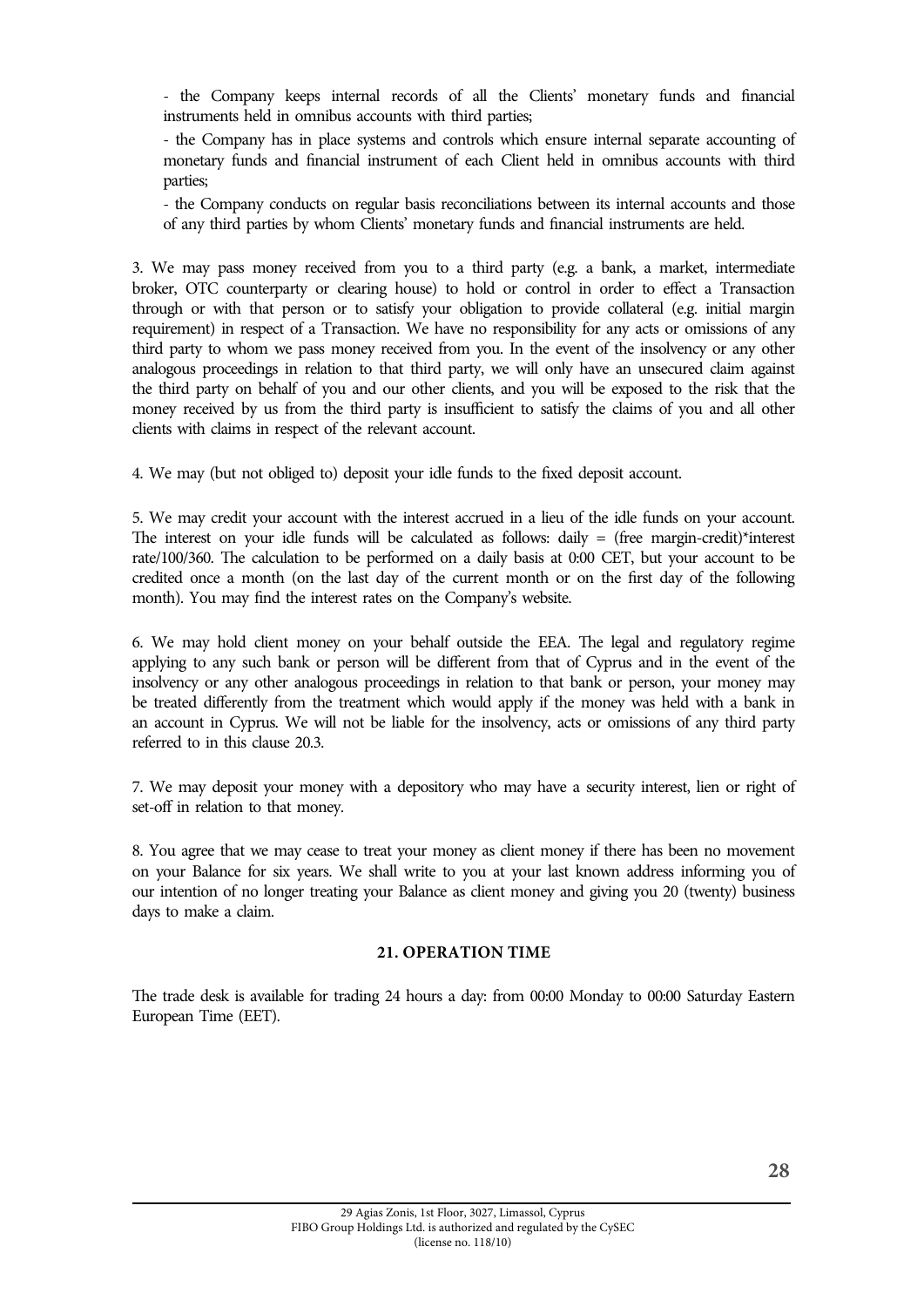#### **22. COMMUNICATIONS**

1. We may monitor and/or record any electronic communications between us (including telephone calls, emails, sms and instant messages), without the use of a tone of other warning, to provide verification of instructions and maintain the quality of our service, for training purposes and to check compliance with this Customer Agreement, our internal policies and procedures and Applicable Regulations. You accept that our records of our communications will be admissible as evidence of any instruction or communication given or received by you and that these records belong to us.

2. You may call us between the hours of 9am and 6pm (Cyprus local time) on any Business Days (except Public Holidays). If we need to contact you urgently regarding your Account we may contact you outside these times.

3. Notices sent to you will be emailed to you at the email address which is registered on your Account or posted or sent via commercial currier to you at the last address that you provided to us as your normal residential address. It is your responsibility to ensure that you provide us with accurate and up to date contact information.

4. Notices shall be deemed delivered: if sent by facsimile, upon receipt by the sender of a transmission report from its facsimile machine confirming receipt of the message by recipient's facsimile machine, or if delivered via commercial courier service, at the date of signing of the document on receipt of such notice and shall take effect only when actually received by the recipient, provided they do not violate and are not contrary to any term of this Terms of Business. All notices issued by first class post within Cyprus shall be deemed to be received four Business Days after the date of their dispatch. Notices issued by airmail shall be deemed to be received in seven Business Days after the date of their dispatch.

#### **23. MARKET COMMENTARY**

1. We may provide you with trading recommendations, market commentary or other information. Where we do so:

a) This is incidental to your dealing relationship with us. It is provided solely to enable you to make your own investment decisions and does not amount to investment advice;

b) If the document contains a restriction on the person or category of persons for whom that document is intended or to whom it is distributed, you agree that you will not pass it on to any such person or category of persons;

c) We give no representation, warranty or guarantee as to the accuracy of completeness of such information or as to the tax consequences of any Transaction;

d) You accept that prior to dispatch, we may have acted upon it ourselves to made use of the information on which it is based. We do not make representations as to the time of receipt by you and cannot guarantee that you will receive such information at the same time as other clients. Any published research reports or recommendations may appear in one or more screen information service.

2. Market commentary is subject to change and may be withdrawn at any time without notice.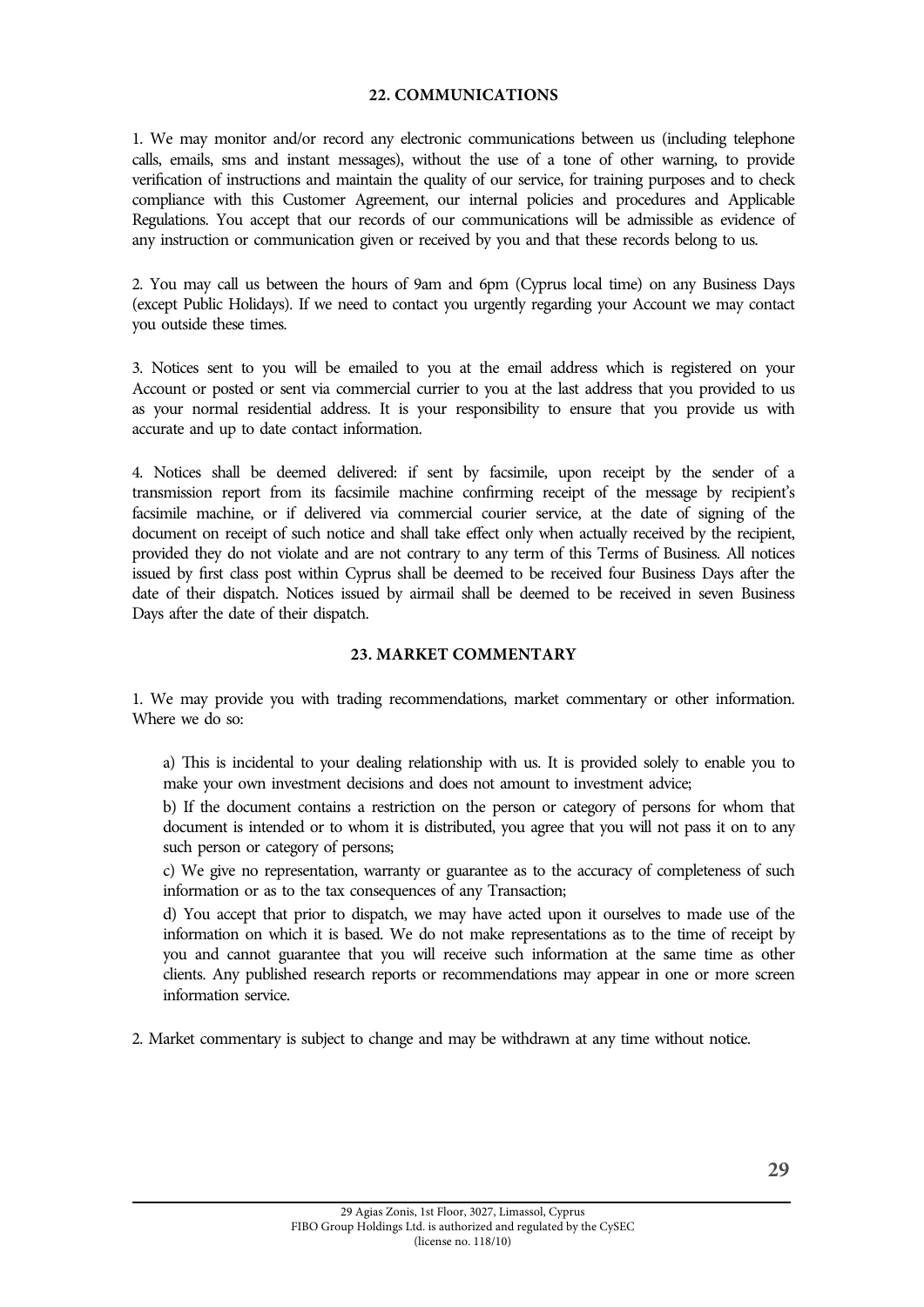3. You acknowledge that the Services do not include the provision of investment advice. Any investment information as may be announced by us to you or which may be found on our website or trading system does not constitute investment advice but aims merely to assist you in your investment decision making at your own risk. You agree and acknowledge that you are solely responsible for any investment strategy, decision, risk taken, transaction or investment, composition of any account and taxation consequences and you shall not rely, for this purpose on FIBO. It is also understood and accepted that we shall bear absolutely no responsibility, regardless of the circumstances, for any such investment strategy, decision, risk taken, transaction, investment or information.

## **24. ASSURANCES, GUARANTEES, WARRANTIES, LIABILITIES AND INDEMNITIES**

1. By agreeing to be bound by this Terms of Business, and again on each occasion that you place an Order, you state, affirm, guarantee and warrant to us as follows:

a) You are placing the Order and entering into the Transaction as principal, (that is on your own behalf and not for any third person), unless you have produced, to our satisfaction, a document and/or powers of attorney enabling you to act as representative and/or trustee of any third person and relevant identification documents for such third party.

b) Application of these Terms of Business to you, and each Transaction you enter into, do not breach, conflict with or constitute a default under any law, regulation, rule, judgment, contract or other instrument binding on you or any of your funds or assets.

c) You are not subject to any restrictions in placing the Order or entering into the Transaction contemplated by the Order.

d) You will have sufficient funds in your Account to purchase all the Financial Instruments set out in any Order to buy.

e) You hold sufficient funds to sell as set out in any Order to sell, free from any charges, liens, pledge or any other encumbrances. You also warrant to us that you will have sufficient funds in your Account to cover all margin requirements in connection with the Financial Instrument in your Order and any other open positions that you may have.

f) You have taken such advice in respect of the Transaction contemplated by the Order and have not relied on any representation or information provided by us in reaching your decision to enter into the Transaction.

g) You are duly authorised to and have obtained all necessary power, authorisations and approval to enter into this Terms of Business and to sign, and deliver to us, the Application Form and to enter into each trade, give Orders and to otherwise perform your obligations under this Terms of Business and the Application Form.

h) You also warrant that all the information disclosed to us in your Application Form, the documentation provided and otherwise is true and accurate and that you undertake to inform us in writing should there be any changes to the information provided.

i) The documents handed over by you to us are valid and authentic and to the best of your knowledge and belief, the information provided in the Application Form and any other documentation supplied in connection with the application form, is correct, complete and not misleading and you will inform us if any changes to such details or information.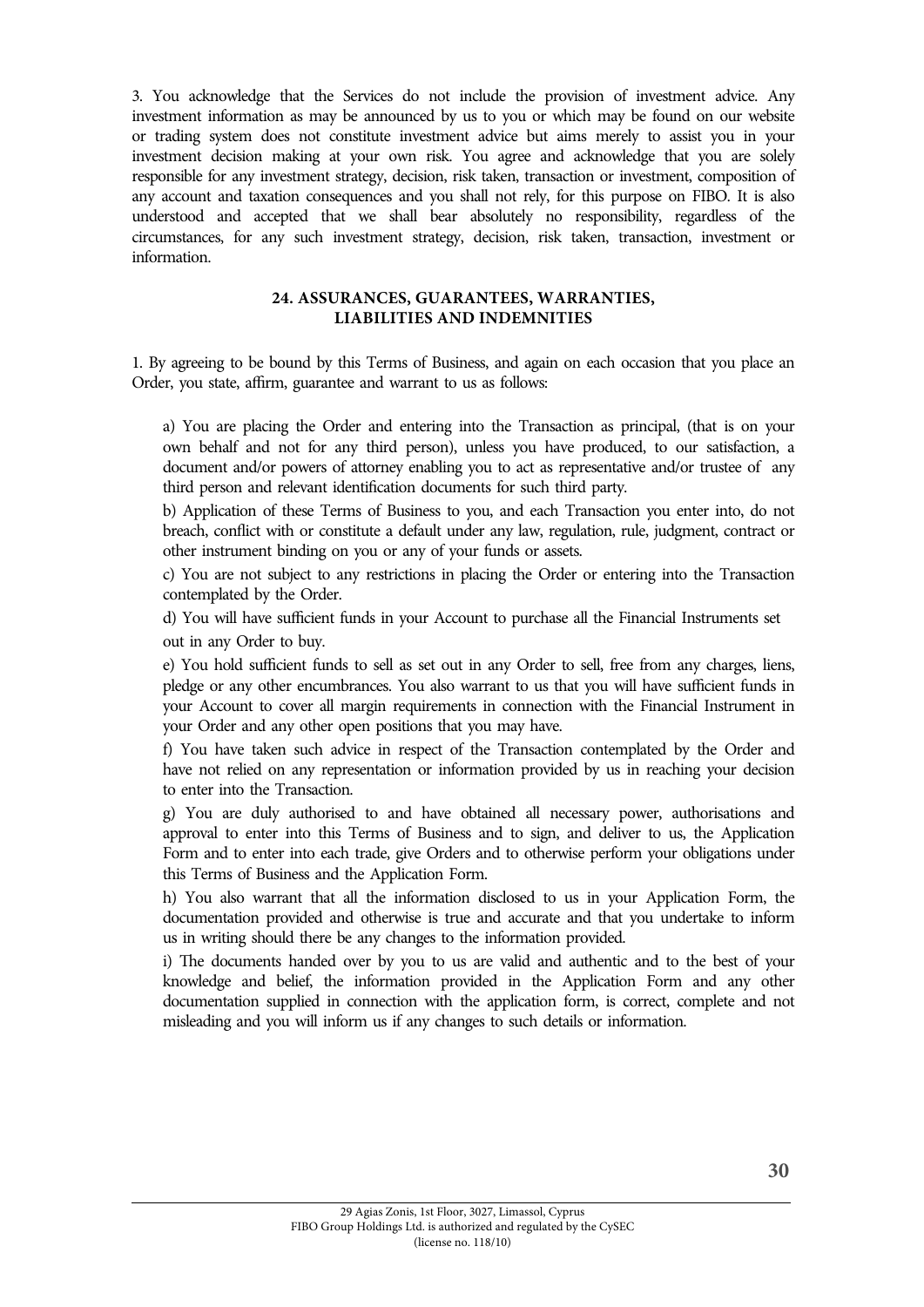j) Your funds are not in any direct or indirect way the proceeds of any illegal activity or used or intended to be used for terrorist financing.

k) You are over 18 years old and of sound mind, having no legal or other obstacle prohibiting you from entering into business relationship with us.

l) You have provided us with those of your investment objectives, which are relevant to our Services, for example whether there are any restrictions on the markets or instruments in which any Transactions will be sent for execution for you, depending on your nationality or religion.

2. You understand and accept that all Transactions will be performed only through the Trading System provided by us and the Financial Instruments are not transferable to any other Trading System or platform whatsoever.

3. You agree to indemnify us against any loss, liability, cost, claim, action, demand or expense incurred or made against us in connection with the proper performance of your obligations under this Terms of Business except where that loss, liability, cost, claim, action, demand or expense arises from our negligence, fraud or willful default or that of our employees.

4. You agree that we shall not be liable for any consequential, indirect, incidental or special loss (including loss of profits and trading losses) that result from your use of the Services even if you have advised us of the possibility of such loss. Consequential loss includes pure economic loss, loss of profit, loss of business and likely loss whether direct or indirect.

5. Otherwise than through our negligence or willful default, we will not be liable for any losses, damages or claims that result directly or indirectly from any person obtaining any Access Data that we have issued to you prior to you reporting to us the misuse of your access Data.

6. We will not be liable to you for any losses, damages or claims which result directly or indirectly from any research which you rely on in making an Order whether published by us or not.

7. We will not be liable to you for any losses, damages or claims, which result directly or indirectly from a delay transmitting any Order for Execution.

8. We will not be liable to you for any losses, damages or claims, which result directly or indirectly from any changes in the rates of tax.

9. We will not be liable for any losses, damages or claims which result directly or indirectly if we fail to receive any documents sent in respect of your Account or any Investments held on your behalf, or if you fail to receive any such documentation which we may forward to you.

10. Nothing in this Terms of Business shall be taken to restrict or exclude any duty or liability, which we may owe you under Applicable Regulations.

11. Nothing in the Terms of Business will limit or exclude our liability for personal injury or death caused by our negligence.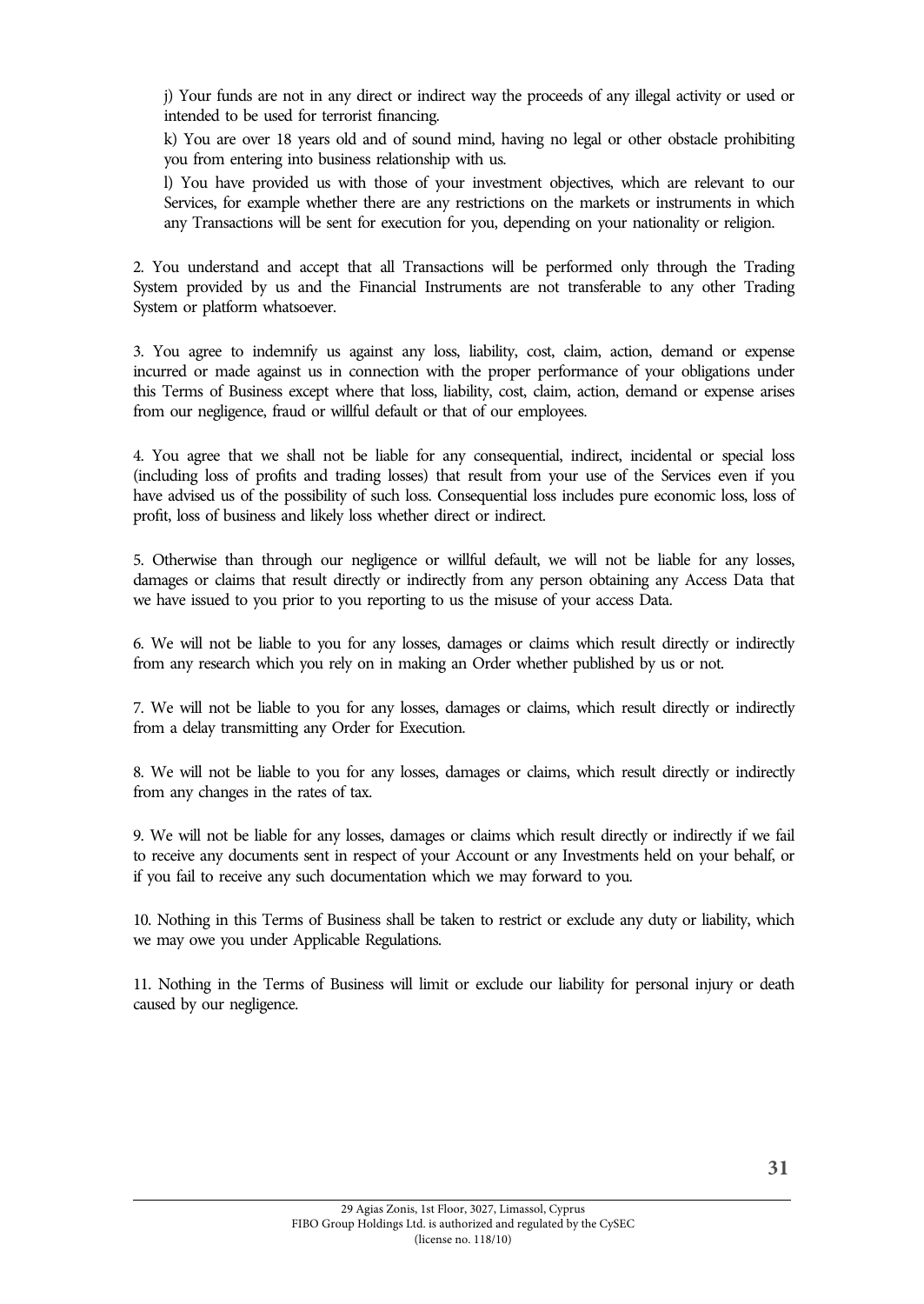12. You acknowledge that in accepting this Terms of Business, we have not made, and you are not relying upon, any statements, representations, promises or undertakings that are not contained in this Terms of Business.

#### **25. EVENTS OF DEFAULT**

1. If any of the following events occur (Events of Default), or if we reasonably believe that any of them is likely to occur in the immediate future, then will have the rights set out in clause 25.2 herein:

a) Fail to transfer open investment positions or close your account following our request to do so or fail to comply with any requirement relating to the transfer of an open investment position.

b) In cases of material violation by you of the requirements established by legislation of the Republic of Cyprus or other countries, such materiality determined in good faith by us.

c) Do not have the authority to transact business with us or to do so in the manner in which you customarily conduct business with us.

d) If you become deceased, declared absent or become of unsound mind.

e) If any application is made or any Order is issued or a meeting is convened or a resolution is approved or any measures of bankruptcy or winding up or administration of you are taken.

f) Such termination is required by any competent regulatory authority or body.

g) You violate any provision of the Terms of Business, and in our opinion, the Terms of Business cannot be implemented.

h) If you fail to make any payment or fail to perform any other act required by the Terms of Business or by us at our reasonable discretion.

i) If you fail to remit funds necessary to enable us to transmit an Order.

j) We have reliable information that a material adverse change in your financial condition has occurred or that you may not perform your obligations under the Terms of Business or you do not give to us adequate assurance of your ability to perform your obligations within 24 hours after receipt of the relevant request from us.

k) If an application is made in respect of you or any your Affiliates for any action pursuant to the Cyprus Bankruptcy Act or any equivalent act, including of another country, applicable to you or, if a partnership, in respect of one or more of the partners, or if a company, a receiver, trustee, administrative receiver or similar officer is appointed.

l) If an Order is made or a resolution is passed for your winding-up or administration (other than for the purposes of amalgamation or reconstruction with the prior written approval from us).

m) If any distress, execution or other process is levied against any property of you and is not removed, discharged or paid within seven days.

n) If any security created by any mortgage or charge becomes enforceable against you and the mortgagee or charge takes steps to enforce the security or charge.

o) If any indebtedness of you or any of your subsidiaries becomes immediately due and payable, or capable of being declared so due and payable, prior to its stated maturity by reason of your default (or any of your subsidiaries) or you (or any of your subsidiaries) fail to discharge any indebtedness on its due date.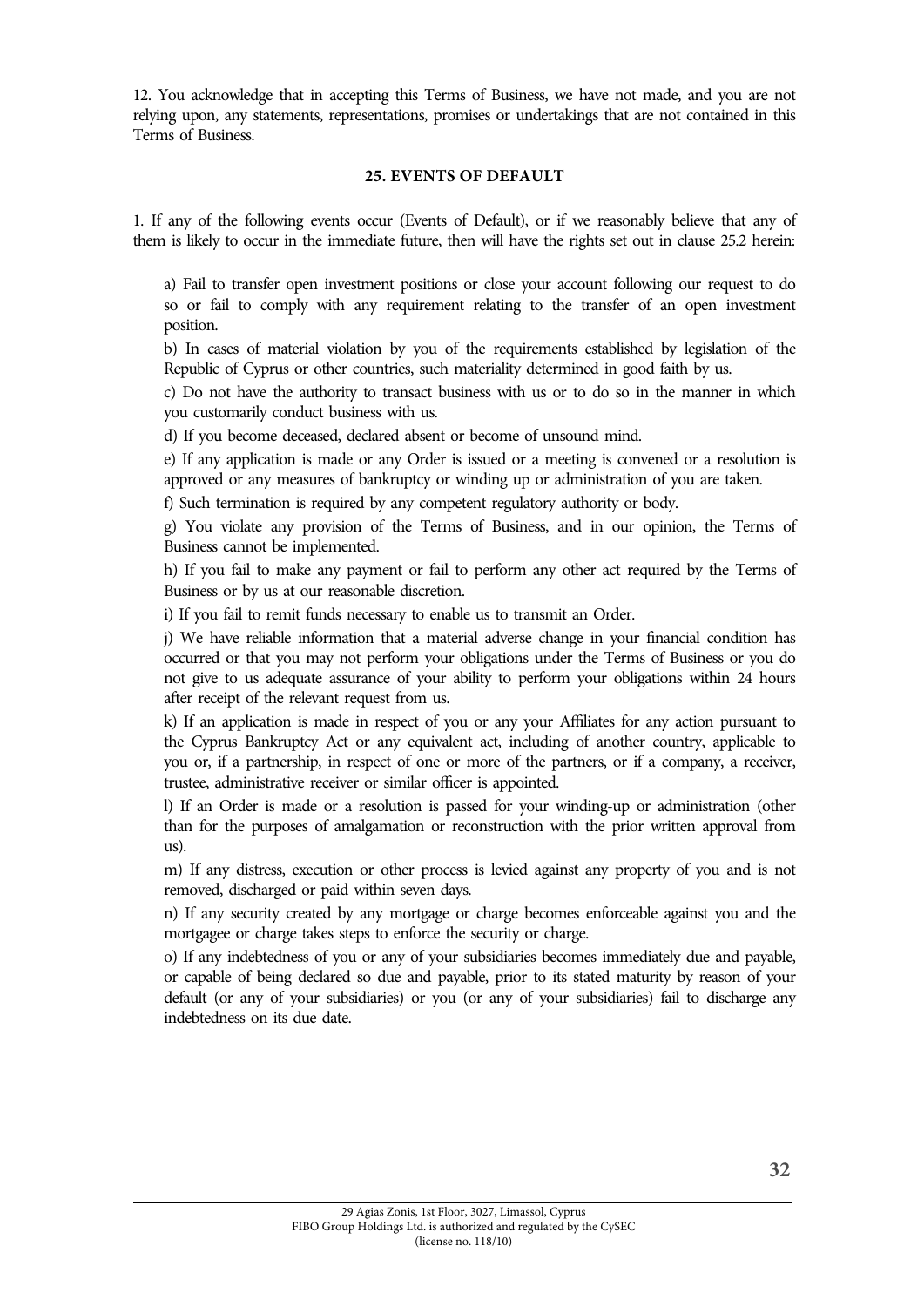p) You convene a meeting for the purpose of making or proposing or entering into any arrangement or composition for the benefit of your creditors.

q) If any of the representations or warranties given by you are/or become, untrue.

2. If any of the Events of Default described in clause 25.1 above, occurs, then we may at our discretion at any time that event (without prejudice to any other right we may have) and without notice to you, take any one or more of the following actions:

a) Terminate the Adhesion Contract and declare our contractual relationship thereof to be terminated, respectively.

b) On your behalf and in your name, close out all or any or your open investment positions.

c) Convert any currency.

d) Apply any of your cash and the proceeds of any transaction (entered by you) in satisfaction of the amount owed to us, including amounts due in respect of settlement, fees, commissions and interest.

e) Retain, or make deductions from, any amounts which we owe to or are holding for you if any amounts are due from you to us or your Affiliates.

f) Combine any accounts opened in your name, to consolidate the Balances in such accounts and to set off those Balances.

#### **26. MANIFEST ERROR**

A Manifest Error is any error that we believe to be obvious, evident and palpable. In deciding whether an error is a Manifest Error, we may take into account all relevant information including, but not limited to, prevailing market conditions and, within reason, human error. As such, we reserve the right to void from the outset, or within any reasonable time thereafter, any Order which appears to contain, or be based upon, a Manifest Error.

We also reserve the right to make reasonable amendments to the details of the resulting Transaction in our sole discretion and/or to consult with you where appropriate in relation to Manifest Errors.

#### **27. FORCE MAJEURE**

1. Except as expressly provided in this Terms of Business, we will not be liable or have any responsibility for any type of loss or damage arising out of any failure, interruption, or delay in performing our obligations under this Terms of Business where such failure, interruption or delay is due to:

a) Government actions, the outbreak of war or hostilities, the threat of war, acts of terrorism, national emergency, riot, civil disturbance, sabotage, requisition, or any other international calamity or political crisis.

b) Act of God, earthquake, hurricane, typhoon, flood, fire, epidemic or other natural disaster.

c) Labour disputes not including disputes involving our workforce.

d) Suspension of trading on a Market, or the fixing of minimum or maximum prices for trading on a Market, a regulatory ban on the activities of any party (unless we have caused that ban),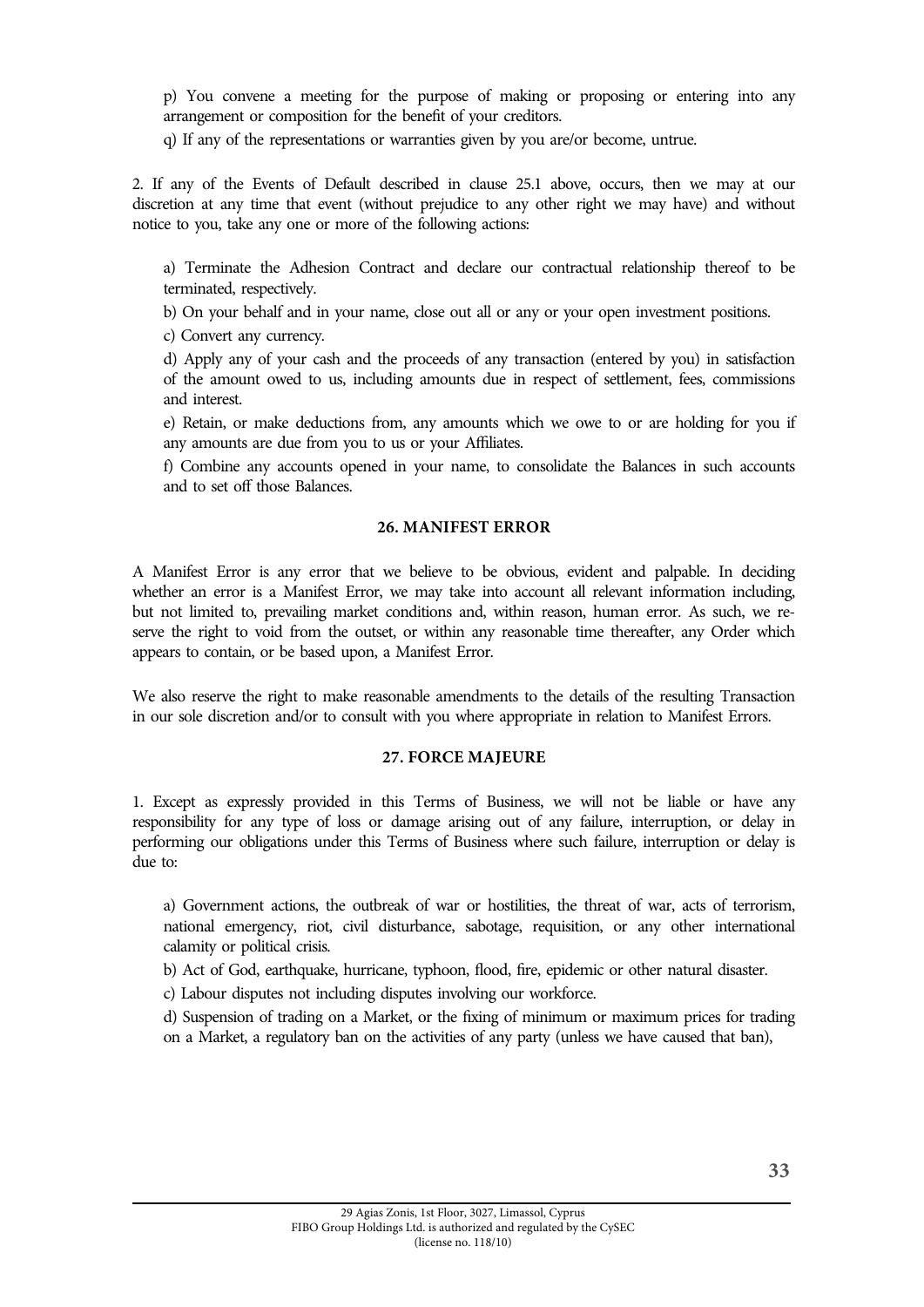decisions of state authorities, governing bodies of self-regulating organizations, decisions of governing bodies of organized trading platforms.

e) A financial services moratorium having been declared by appropriate regulatory authorities or any other acts or regulations of any regulatory, governmental, or supranational body or authority.

f) Breakdown, failure or malfunction of any electronic equipment, network and communication lines (not due to the bad faith or willful default of ourselves), hacker attacks and other illegal actions against our server and Trading System.

g) Any event, act or circumstances not reasonably within our control and the effect of that event(s) is such that we are not in a position to take any reasonable action to cure the default.

2. In the event of force majeure, the affected Party must notify the other Party of the circumstances and of the events beyond its reasonable control within 3 (three) business days.

3. In the events of Force Majeure we may suspend, freeze or close your positions.

4. In the event of excessive volatility and/or critically low market liquidity, we are entitled to introduce urgent changes into the trading procedures while said market condition continues.

#### **28. COMPLAINTS**

1. We have put in place internal procedures for handling complaints fairly and promptly. Any complaints must be made in a form we will provide to you upon your request. The Clients' Complaint Procedure is on our website. Provided you submit a complete form (in Client's Cabinet), we will reply within two working days from the receipt of the complaint.

You can use for this purpose the Client's Cabinet or submit the complaint with one of the following ways:

- Letter to the following address: 29 Agias Zonis, 1st Floor, 3027, Limassol, Cyprus
- E-mail to complaint@fibogroup.eu
- Fax: + 357 25 105642

#### **29. LANGUAGE**

You accept and understand that our official language is the English language and you should always read and refer to the main Website for all information and disclosures about us and our activities. Translation or information provided in languages other than English in our local websites is for informational purposes only and do not bind us or have any legal effect whatsoever, FIBO having no responsibility or liability regarding the correctness of the information therein.

## **30. COMPANY WEBSITE**

1. The location of detailed information regarding the conditions of our Services is on our main Website over the Internet.